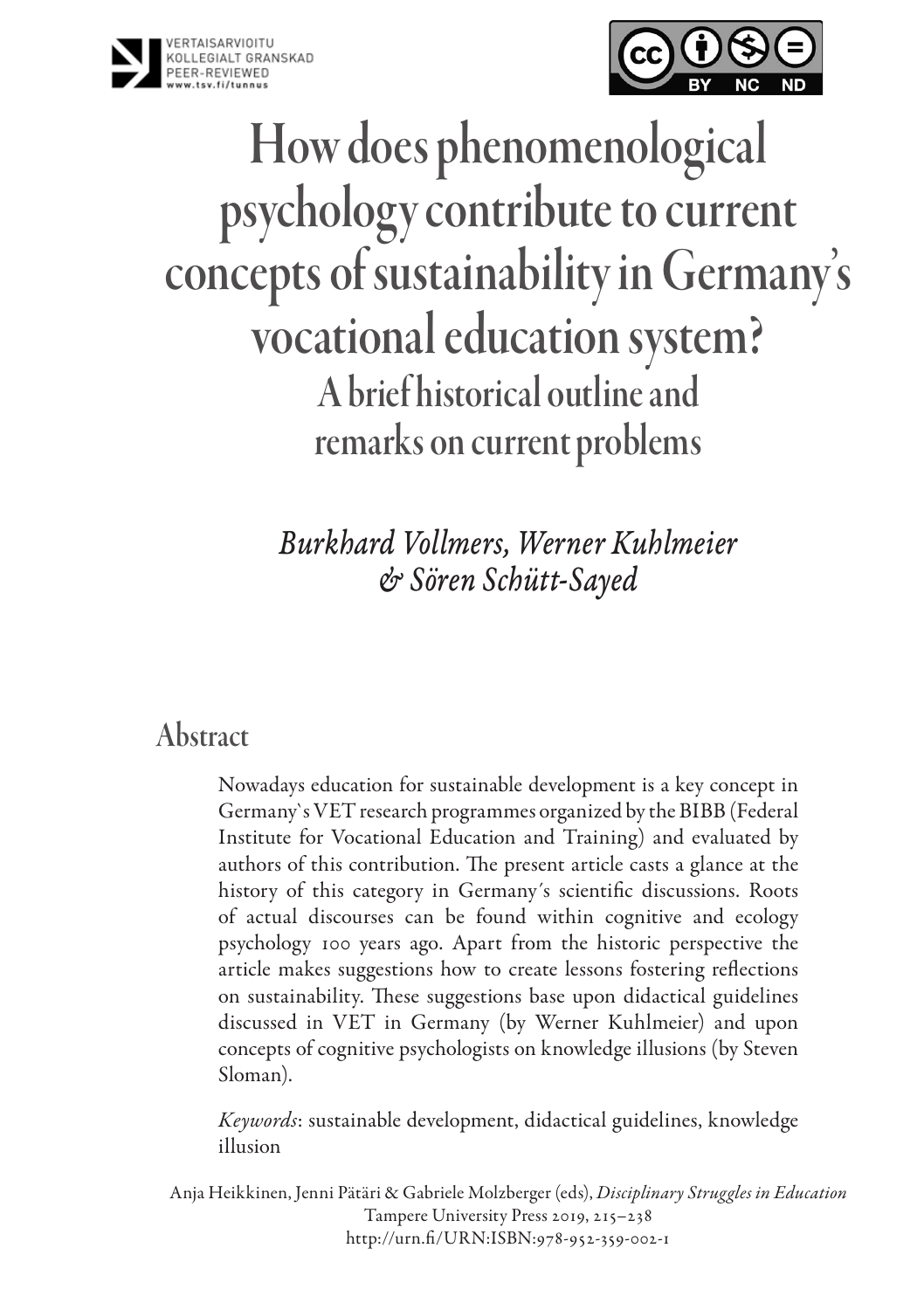### **Introduction**

Actual contributions in textbooks and journals in Germany focus on two strategies when it comes to creating optimal learning scenarios of sustainability in vocational education and training (VET). One group of contributions delivers general didactic guidelines (see Vollmer & Kuhlmeier, 2014). In these publications the guidelines are often presented as lists. These lists contain recommendations for teachers at school and for seniors at work. Teachers should orientate their teaching in accordance with these guidelines if they want to promote the sustainabilityorientated thinking and acting of learners. Seniors should follow the guidelines in order to foster reflections on sustainability at the workplace among colleagues and apprentices.

A second group of articles refers more specifically to learners within the VET system. In these articles, competencies are described that enable skilled workers to act in professional surroundings according to general principles of sustainability (see, e.g., Casper et al., 2018). Different competencies, often presented in forms of systematic models, work together and create a set of sustainability-orientated skills. It is the assumption that in future, after systematic training on sustainability, persons equipped with these skills will work properly according to the general criteria of sustainability.

The concepts how to teach and to learn sustainability in VET mainly came from model programmes initiated and supervised by the German Federal Institute for Vocational Education and Training, often referred to as the BIBB (German abbreviation). The first purpose of the text is to show the historical line from the starting point of environmental psychology and pedagogy at the beginning of the 20<sup>th</sup> century up to the basic ideas of the BIBB that worked as a conceptual frame for nearly all model programmes of sustainability in VET after the year 2000 (see overview of model projects in Vollmers & Kuhlmeier, 2017). A sketch of the BIBB's basic ideas is given after the historical-orientated section.

The historical-orientated part of the text deals with two sources of modern concepts of sustainability in educational sciences in Germany: phenomenological-orientated environmental psychology and environmental education. The phenomenological method within cognitive learning studies arose as a consequence of disciplinary struggles within the academic psychology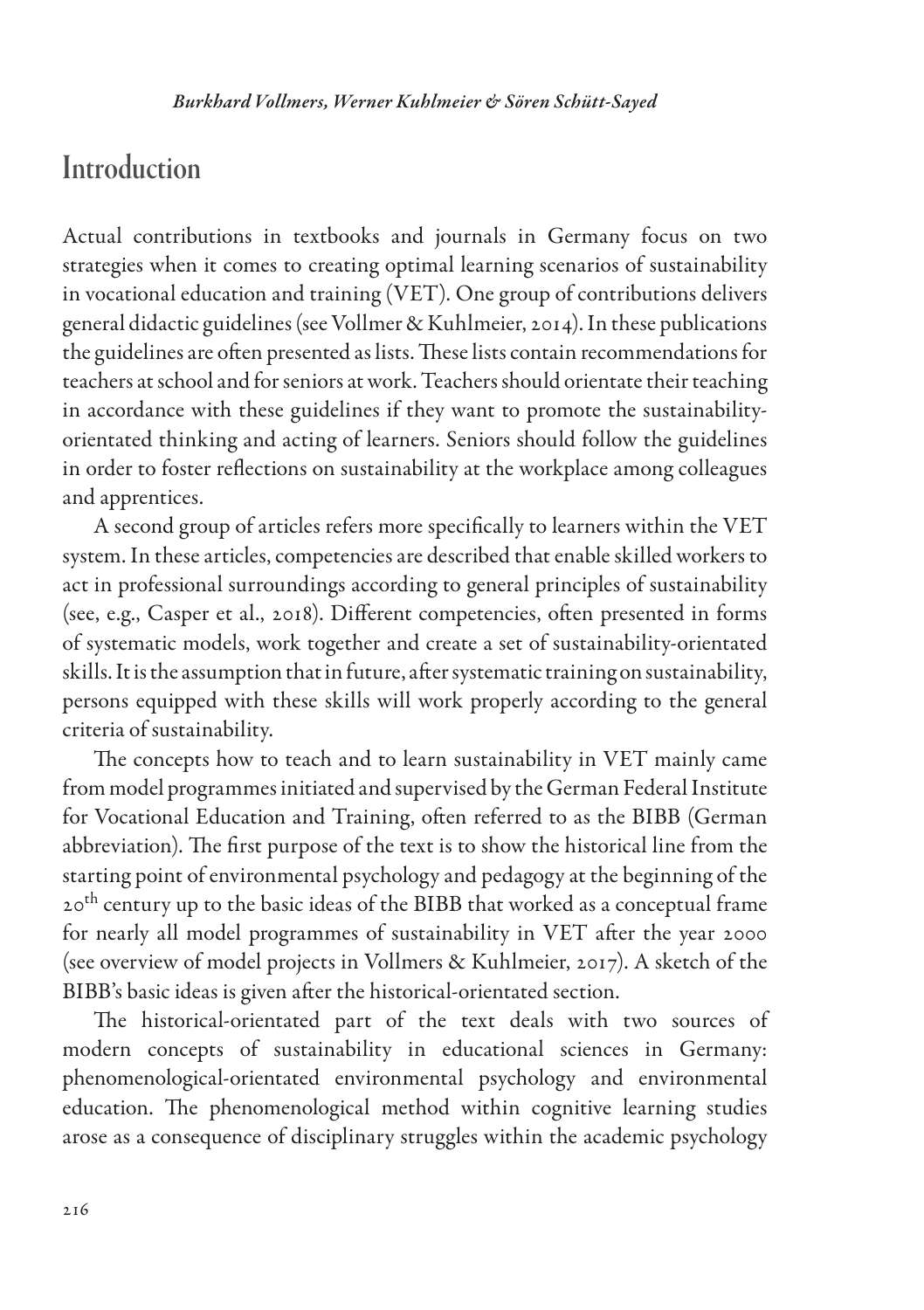field in Germany. The origins of environmental psychology were ideas and phenomenological experiments at the beginning of the 20<sup>th</sup> century in Germany's academic psychology. An excerpt of Karl Bühler's experiments on learning will be presented as an example. Further concepts came from Kurt Lewin and Willy Hellpach. All these concepts emphasise the holistic intentional perception of personal surroundings within processes of consciousness. Moreover, these concepts demonstrated that the perception and the attraction of personal surroundings and of nature are influenced by personal preferences and moral values. These classic concepts anticipated ideas of modern environmental psychology. After 1970, this discipline emerged in Germany's academic world.

The second historical source is nature-orientated pedagogics. Under the influence of the general green movement, environmental education was established as specific academic field after 1970. Thus, ideas of nature-orientated pedagogics of the first decades of the 20<sup>th</sup> century experienced a renaissance.

The second objective of this text is to emphasise the relevance of phenomenological methods when research and learning on sustainability is the focus. So, the second part of this text deals on the question of how sustainability can be experienced and learned by the individual learner in VET. A reflection on classical methods and concepts, presented in the first part of this text, is helpful. But sustainability in VET goes beyond environmental psychology and pedagogy. To a large extent it cannot be experienced within the working surroundings of individuals. Limitations of personal experiences when ecological decisions are made will be discussed, with a focus on one example of misleading environmental protection by politics, the promotion of so-called biofuel in Germany. At the end, some proposals are made regarding how to handle the complexity of the topic of ecological sustainability within teaching and learning in Germany's VET system.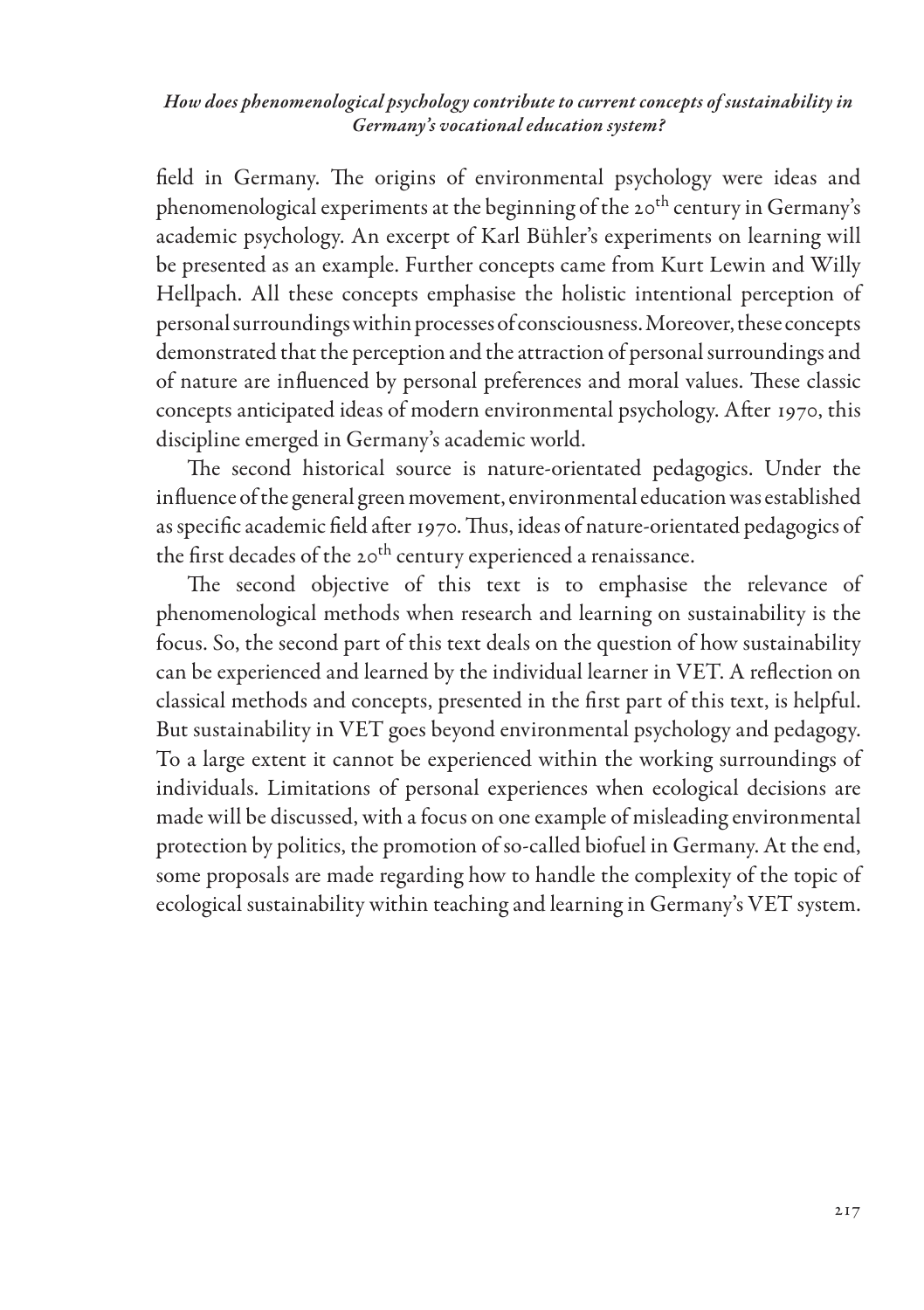# Historical overview: From phenomenological psychology to environmental education

Psychology and pedagogy are two big columns of educational sciences. The history of the two disciplines has been strongly intertwined over the last hundred years in Germany, both in the academic field at universities and in professional work. The following historical sketch is a strong simplification. The aim is to show that classic phenomenological ideas were integrated into modern environmental psychology and environmental pedagogy. Both sources can be easily integrated into education for sustainable development. The figure below depicts the argumentation line in this text. Boxes in grey, according to the direction of the arrows, will be in focus. The contents of the white boxes are addressed only in brief.



Figure 1. Advanced organiser of contents

# Experimental phenomenological psychology of the Wurzburg School

The second half of the 19<sup>th</sup> century was the starting point of the triumph of the natural sciences, which offer a reductionist view on nature. In terms of technical progress, it was a very successful view. Phenomenology in philosophy and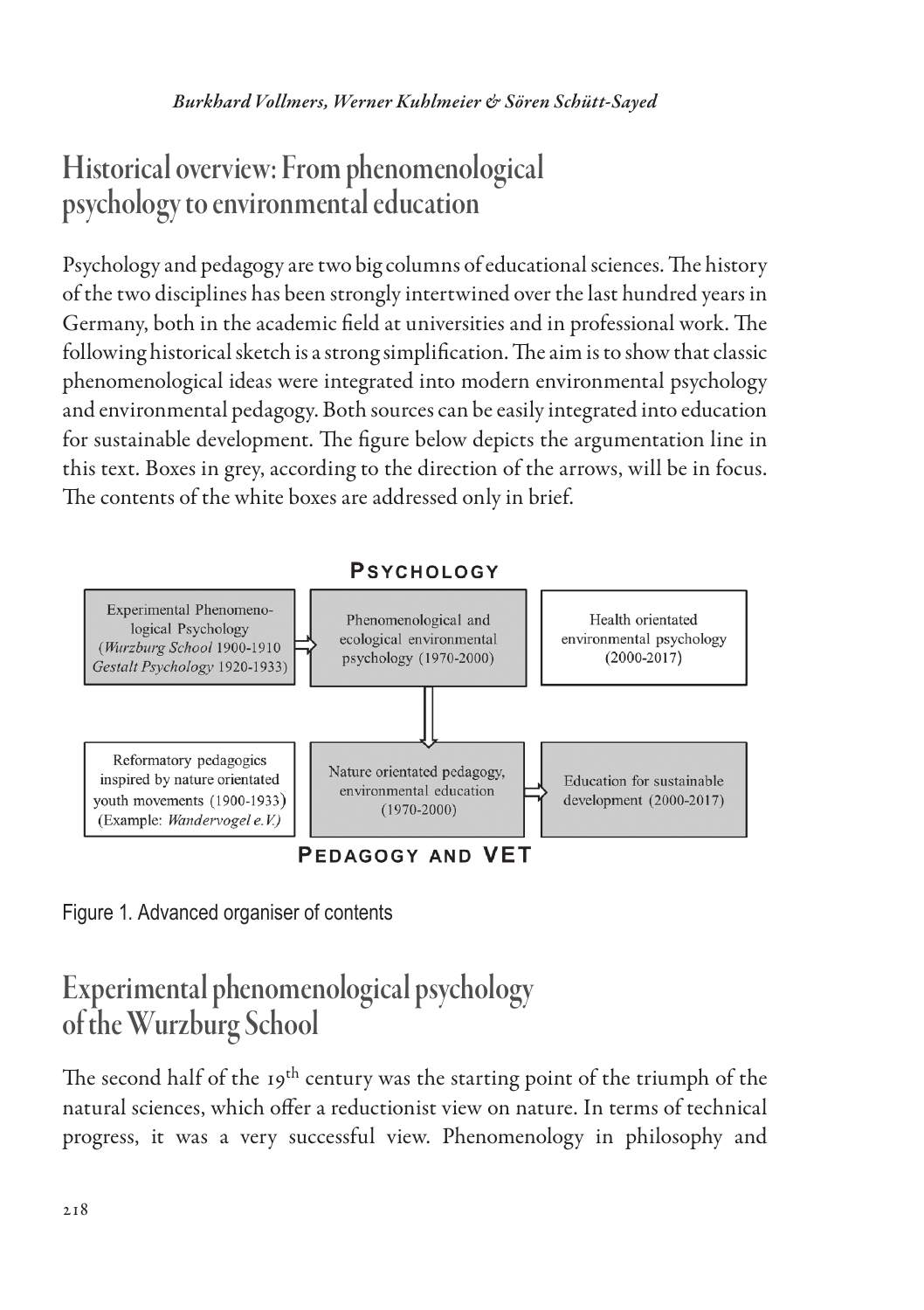psychology can be regarded as a countermovement to the methods and concepts of the natural sciences. Edmund Husserl based his phenomenological philosophy of consciousness on arguments against psychology as a natural science. In his book *Logische Untersuchungen* (Husserl, 1900/1901; Eng. Logical Investigations), he described the intentional experience of perception and thinking. Human thinking in everyday life does not follow formal rules of logic or quantitative rules of associations, even though many psychologists supported these two assumptions in their studies at that time. One prominent example was Hermann Ebbinghaus, founder of the empirical exploration of memory. He studied human memory using associations of meaningless syllables (Ebbinghaus, 1885/2011).

Ebbinghaus was one of the pioneers of cognitive psychology in Germany. At the threshold of the 20<sup>th</sup> century psychology formed as a new discipline of research and academic teaching. Increasingly more chairs of philosophy were converted into chairs of psychology. The newly appointed professors conducted experiments to study perception and thinking. They were cognitive psychologists, the first ones in the history of psychology. Different methods of research of philosophy and psychology pushed institutional struggles between the two disciplines. In 1912 two-thirds of university teachers of philosophy wrote a public note of protest against the gradual transformation of philosophy into psychology. This statement was published in all philosophical journals, and it was sent to all ministries of education and cultural affairs in Germany (Ash, 1984, p. 53). But this intervention did not stop the breakthrough of psychology as new academic discipline.

Controversial issues on the form of experiments in psychology helped to establish new directions of research. Since 1894 Oswald Külpe had been professor of philosophy in Wurzburg. He had studied in Leipzig before, where the famous Wilhelm Wundt had been supervisor of his dissertation. But gradually Külpe came to the conclusion that Wundt's experimental techniques in Leipzig were inappropriate for understanding human reasoning (Külpe, 1912). The experimental psychologists in Wurzburg were later referred to as being of the Wurzburg School of Psychology (Janke & Schneider, 1999). Indeed it was an interdisciplinary research group of philosophers, psychologists and physiologists. Nearly all of them were familiar with Edmund Husserl's writings. They implemented Husserl's concepts into experimental psychology. Karl Bühler's habilitation (Bühler, 1907) was the peak point of the Wurzburg School. After his immigration into the USA,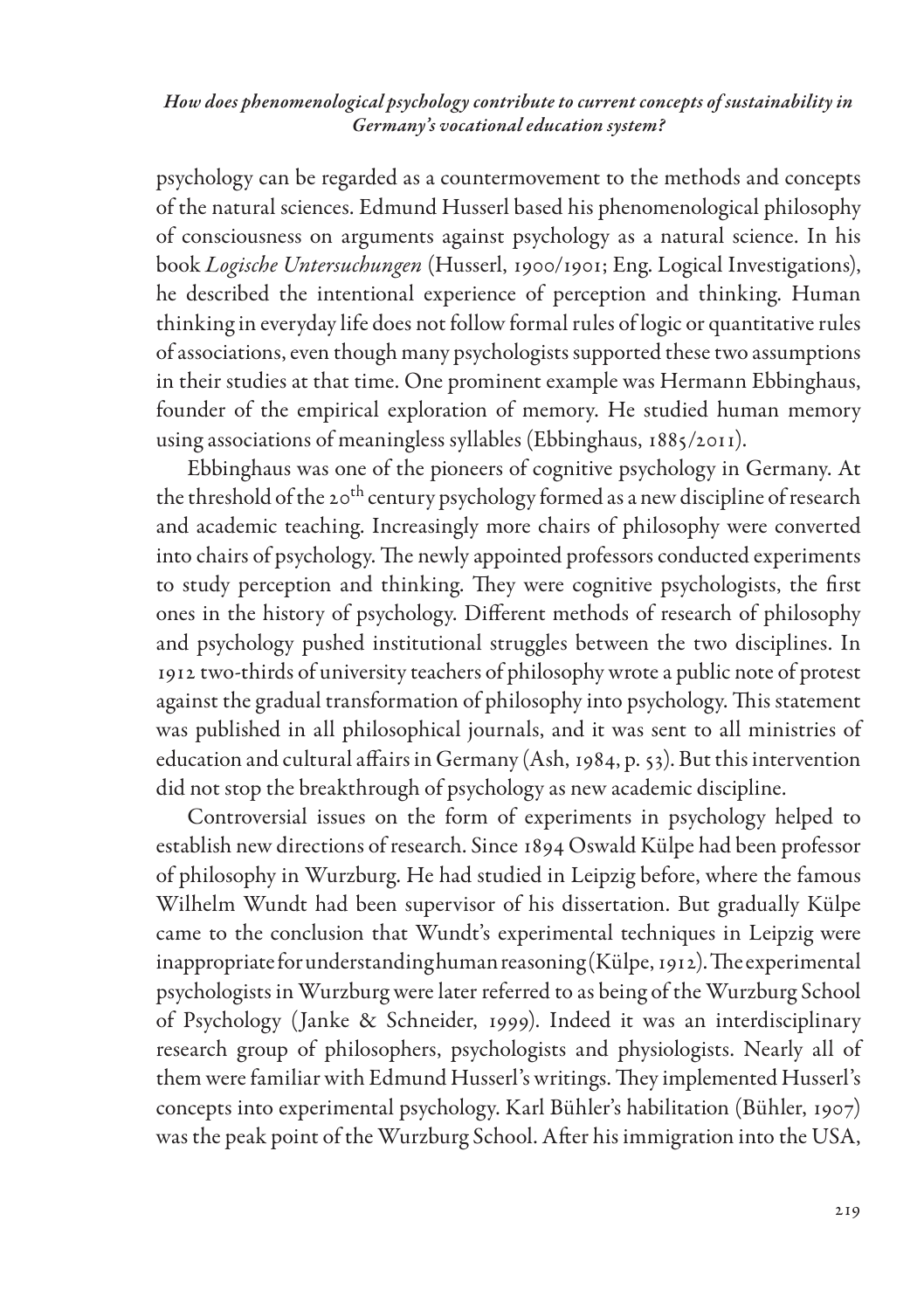#### *Burkhard Vollmers, Werner Kuhlmeier & Sören Schütt-Sayed*

Bühler gained broad scientific recognition with his organon-model of language (Bühler, 1934). In Wurzburg, during the first decade of the 20<sup>th</sup> century, Bühler conducted experiments on learning with his academic colleagues as learners. His theory was influenced by Husserl and can be summed up as an intentional learning theory. It based on the vague and complex experiences of learners in daily life. In this case, daily life means the daily routines of philosophers and psychological researchers at work. This will be demonstrated by the following example of one of his experiments:

Instructor (Karl Bühler): 'Do you understand the following passage?'

"The idealism after Immanuel Kant has overcome completely the contradiction of the Ding an sich (Eng. object apart)"'.

Student (Academic Colleague): 'Yes (after 14 seconds). At first reflections on philosophers that followed Kant. Then there was a reminiscence of my lecture of the Kritik der reinen Vernunft (Eng. critique of pure reason). Then Hegel's criticism of Kant's term of the Ding an sich (Eng. object apart) came to my mind'. (Vollmers, 2014, translation according to Bühler, 1907, p. 306)

In his habilitation, Karl Bühler conducted 600 similar tasks with academic persons being in the role of students. Tasks included philosophical aphorisms (mainly by Friedrich Nietzsche, Paul Heyse and Friedrich Rückert) and questions with regard to the history of German philosophy. Bühler's method was called systematic experimental introspection. However, introspection has a longer tradition in philosophy and in theology compared to psychology; all variants of introspection focused more or less on the conscious experiences of living persons. Different variants developed different techniques on how to get along with the problem to separate the unique individual experience from the underlying cultural codes and from retrospective rationalisations (Deterding, 2008). Oswald Külpe, head of the Wurzburg School during the first decade of the 20th century, claimed that the introduction of introspection at Wurzburg had led to a complete new form of cognitive psychology (Galliker, 2016, p. 119 f.).

What is the understanding of learning in such experiments? Six answers can be given to this question (according to Vollmers, 2014):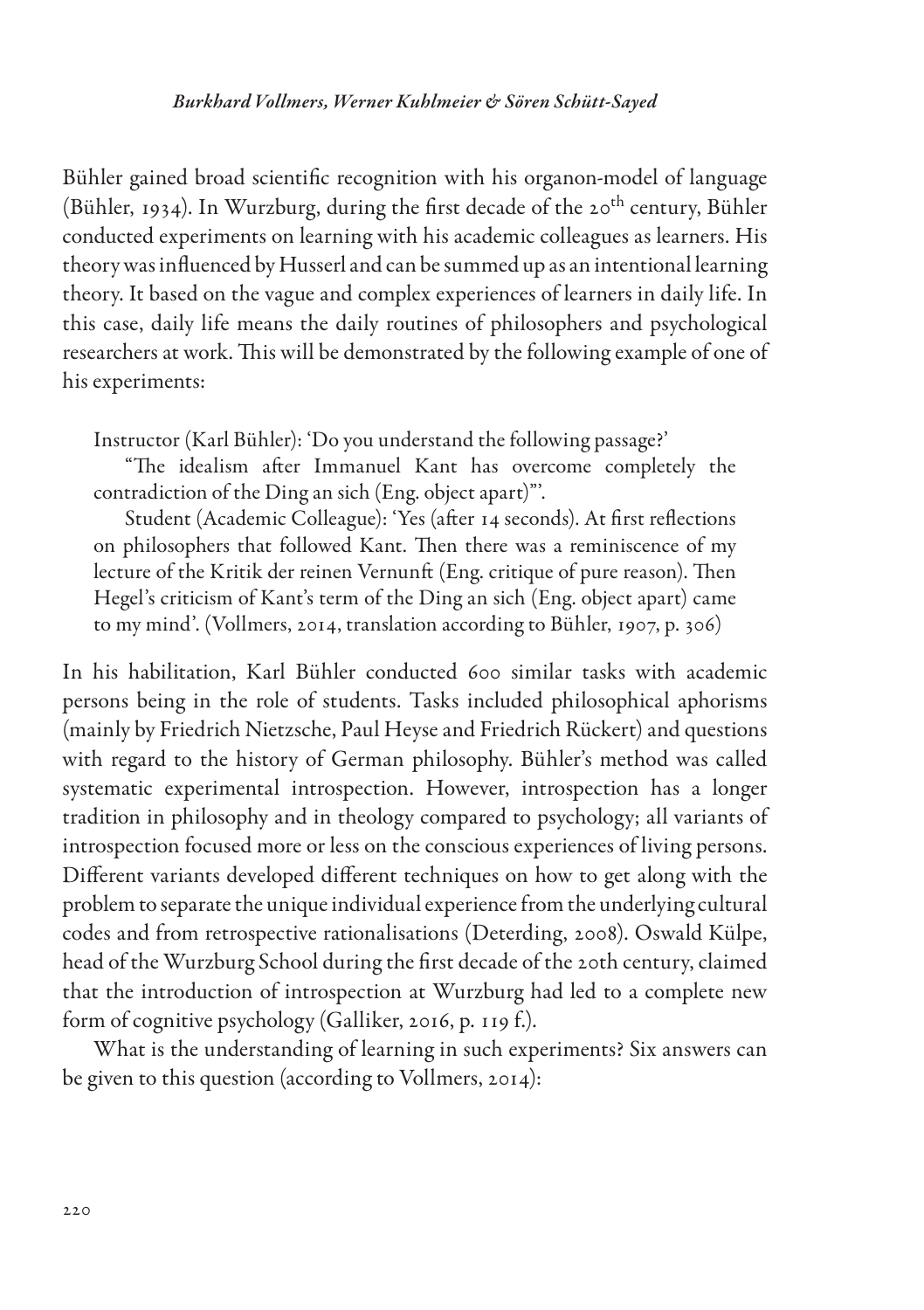- Processes of learning happen within the unity of perception and thinking.
- Learning means to understand complex relations within the area of personal surroundings.
- Learning is the acquisition of something new. But the basis for this are personal knowledge and former individual experiences.
- Learning is an intentional process with focus on certain aspects of the environment.
- Learning is at the same time analytical and synthetic.
- Aspects of the environment are chosen according to the values of individuals. These aspects are mixed up in thinking processes in an idiosyncratic manner.

These six answers form the centre of the phenomenological learning theory following Edmund Husserl's philosophy. Therefore, these conclusions were shared by the majority of phenomenological philosophers and psychologists referring to Husserl later in the 20<sup>th</sup> century. Husserl emphasised intentionality. In his review on phenomenology psychology, Carl Friedrich Graumann (1999) listed three additional aspects: perceptivity, corporeality and Lebenswelt (Eng. everyday life). So, every individual has a unique view on environmental aspects. This view originates from his daily life routines. It is the human body as a whole that fulfils daily tasks.

Both Karl Bühler and Oswald Külpe left Würzburg in 1909. With the departure their specific experimental approach to studying cognitive processes disappeared as well. But after more than 100 years the phenomenological approach of the Wurzburg School is still relevant in different branches of psychology. The anniversary textbook of Janke and Schneider (1999) has proven this, although the book does not mention environmental psychology to a large extent. Modern environmental psychology discovered classical phenomenological psychology in the form of Gestalt psychology. The different schools of Gestalt psychology achieved their peak at the universities of Frankfurt and Berlin in the 1920s. But Gestalt psychology has more than one link to the phenomenological tradition of the Wurzburg School. There were diverse continuities, theoretical ones, methodical ones and personal ones (Galliker et al., 2007). Theoretical links are common basic assumptions, for example holism as a principle. It refers to the experience of nature and surroundings within the human mind (see Ash, 1995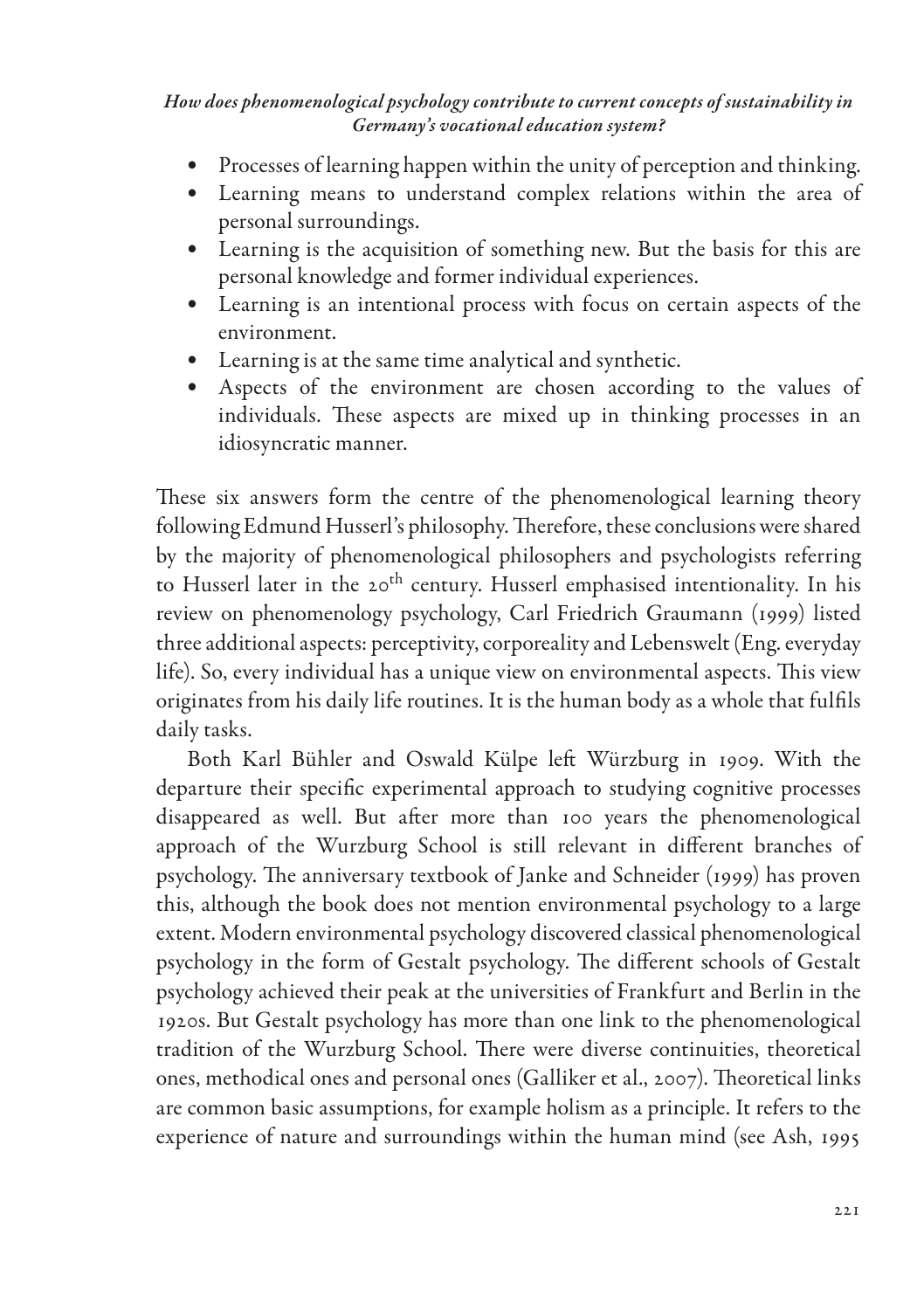#### *Burkhard Vollmers, Werner Kuhlmeier & Sören Schütt-Sayed*

for holism in German psychology). Methodical similarities show in the concepts and practices of experiments. Both schools emphasised the high epistemological relevance of the verbal statements of persons during and after experiments (for the phenomenological approach in experiments in psychology see Kebeck & Sader, 1984). Personal relations between the two schools existed as well. Max Wertheimer, one of the heads of Gestalt psychology, wrote his dissertation under the supervision of Oswald Külpe (see details in King & Wertheimer, 2005, p. 55f.).

# Transformation of phenomenological psychology into ecological psychology

Modern environmental psychology has its cultural origin in the general environmental movement that gained gradually stronger public influence during the decade 1970 to 1980. At that time academic psychologists reflected on the question how academic psychology could contribute to this movement. Environmental psychology, also called ecological psychology, was founded as a new discipline of academic psychology at that time. On the one hand the advocates remembered classical German psychologists with phenomenological and ecological orientation. On the other hand, they adopted ideas of American authors. German environmental psychologist Rudolf Miller summed up these two branches in his article (Miller, 1986). The following passages refer to him.

Among the classical German psychologists that inspired the new psychological discipline two persons stand out: Kurt Lewin and Willy Hellpach. In the 1920s Kurt Lewin was a member of the Berlin branch of Gestalt psychology. He called his phenomenological theory Field Theory. It is a theory that designs the relation of a person and its environment from the perspective of the acting person. Depending on the perspective Lewin's theory was interpreted as theory of perception, of action or of motivation. Even sociological links were constructed by succeeding generations of scientists (see different scientific interpretations in detail in Lück, 2001). Lewin's theory is a phenomenological one. According to Lewin a person's acting within the environment is determined by personal values of different aspects of the environment. This is proven by different directions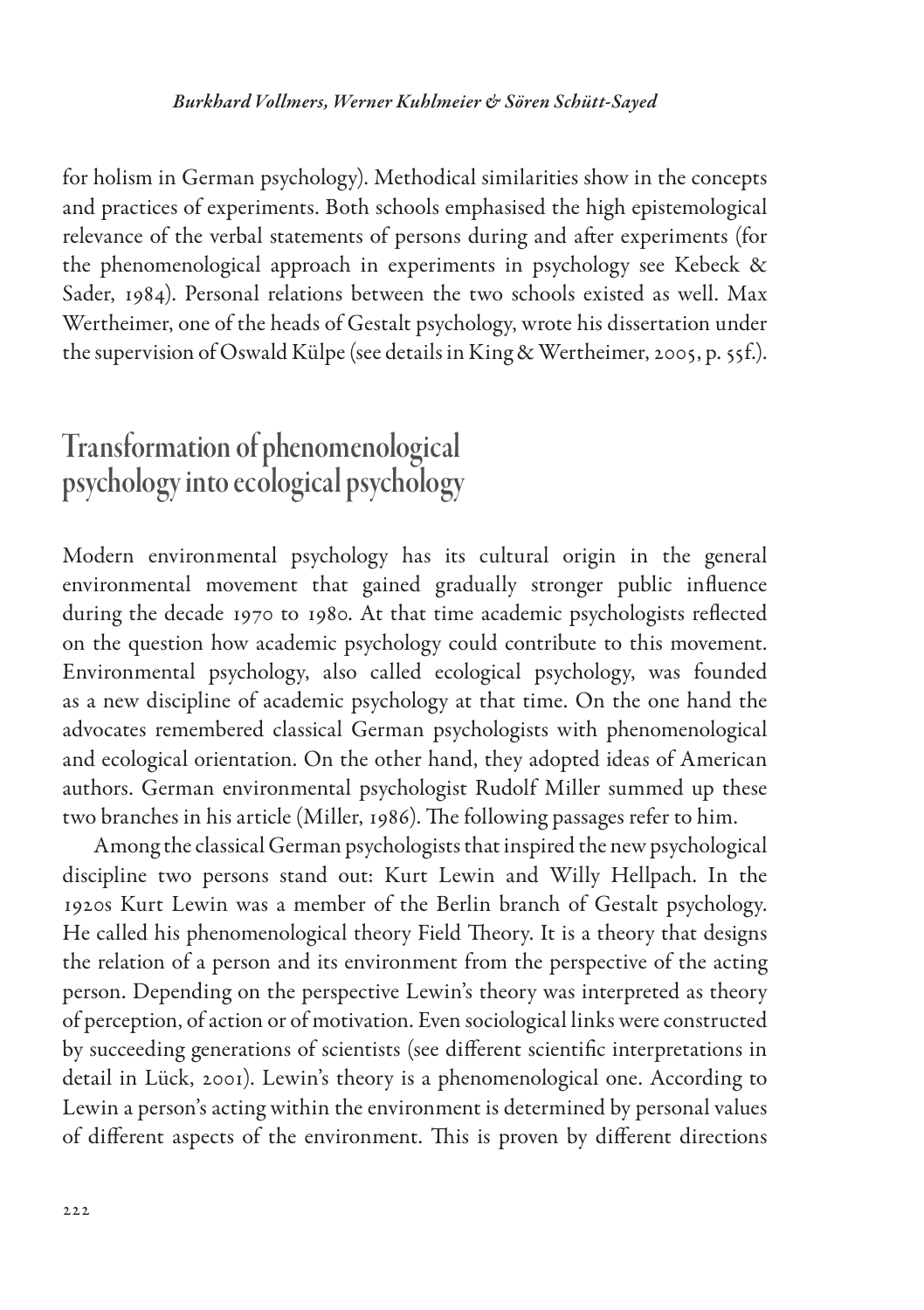of attention and by different forms of efforts of individuals. In the language of modern epistemology Lewin's approach focused on the perspective of the first person in contrast to the third-person-perspective of natural sciences. The person acting attributes different values to different aspects of the environment. The values are not quantitative. Lewin used the notion valence. The person moves within a field of elements. Each element works as an attraction or a repulsion. Often Lewin's theory is referred to as motivation theory. Instead Lewin himself preferred to speak of a space theory of human life. It is the personal space around the body as a whole that determines human thinking, learning and acting.

The second classical author was Willy Hellpach. In contrast to Kurt Lewin he cannot be assigned to a distinct psychological school. Hellpach became famous as politician elected in the Weimar Republic during the 1920s. The general public was familiar with Hellpach's writings on social-psychology topics but not with his early works (Hellpach's personal, scientific and political biography is presented in Kaune, 2006). Modern environmental psychologists considered Hellpach to be the founder of German environmental psychology. One of his books was already published in 1911. The title was: Die geopsychischen Erscheinungen. Wetter, Klima und Landschaft in ihrem Einfluß auf das Seelenleben dargestellt. (Eng. The geo-psychic phenomena. Weather, climate and landscape and their impact on psychic life.) This book met with phenomenological views on human surroundings. Nature and human experiences of it were not designed by stimuli or by measurements. According to Hellpach all human environments consist of three global sectors:

- Nature (Ground, Weather, Climate, Landscape),
- Social and human environment (Cooperations),
- Cultural Environment (Art, Media).

Individuals experience each of the three sectors in a holistic manner. They construct distinguished relations with the sectors and show specific forms of interaction with each of them. When human beings get in contact with these sectors, different forms of expectations, emotions and actions evolve. Retrospectively Hellpach's viewpoint of nature and social surroundings comes surprisingly close to the famous idea of 'Behaviour Settings' of the American sociologists Roger Barker (1968). Barker was one prominent Anglo-American author that inspired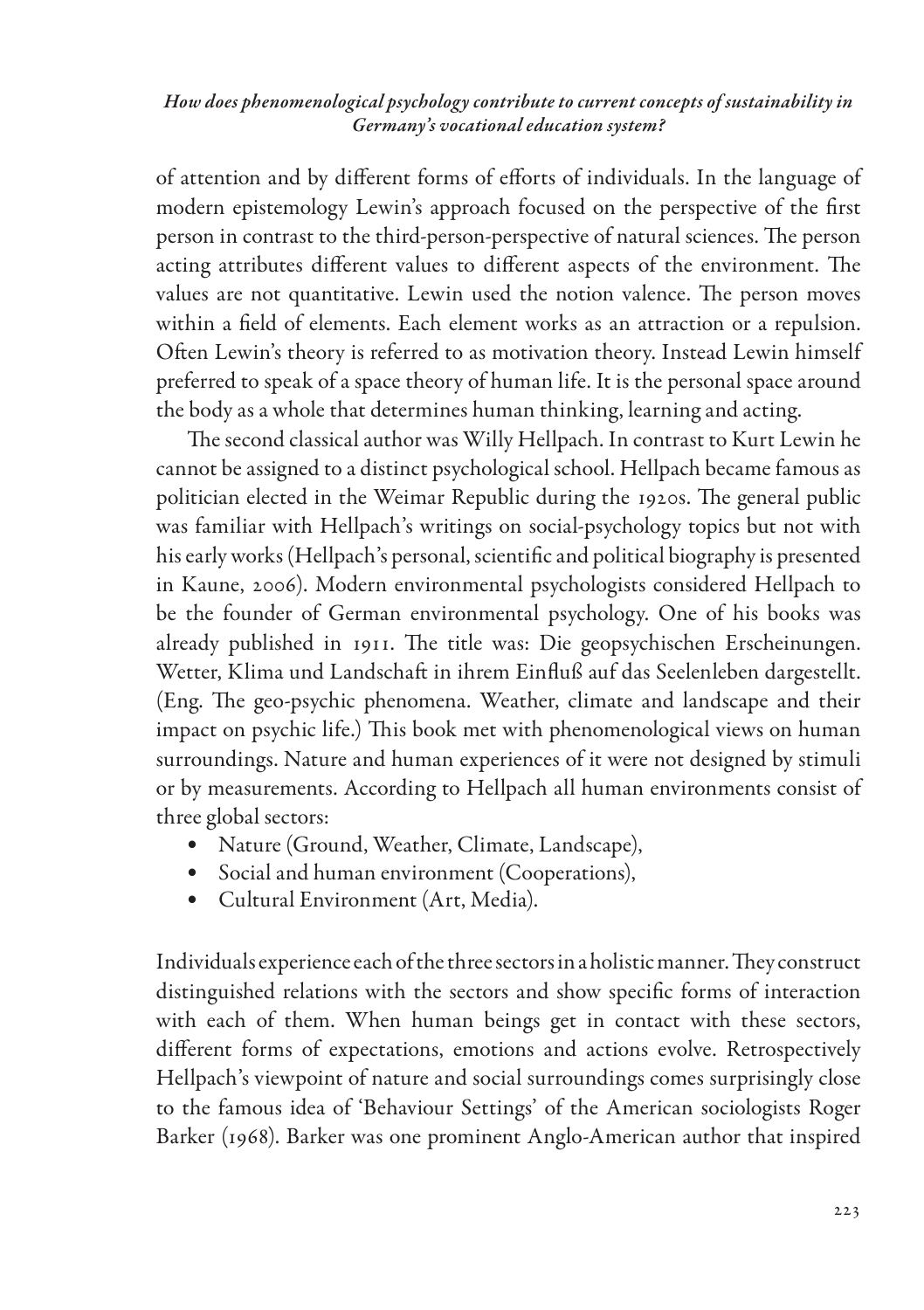the environmental psychologists in Germany in the 1970s and 1980s. Two other Anglo-American psychologists cited often by Germany's environmental psychologists were William Ittelson (his book Introduction to Environmental Psychology was published in 1974) and James Gibson. His book, The Ecological Approach to Visual Perception, was published in 1979, but his ecological approach in visual perception research can be traced back to his dissertation in 1928.

Apart from classical phenomenology in Germany and apart from American psychologists with ecological orientation there was a third source of the new discipline environmental psychology in Psychology. The general environmental movement discussed the damages of nature as the result of uncontrolled human interventions into nature and of negative repercussions on humans. Decisions under uncertainty during interventions into complex social and ecological systems were studied and made famous to the general public in the 1980s by Dietrich Dörner (1989). He favoured computer-simulations of complex natural and social systems to study interventions and forms of decision-making of humans. Despite the orientation on computer-modelling his results had a large impact on environmental psychologists. Dörner's experiments revealed misleading strategies of persons trying to conduct complex social and ecological systems.

The concepts of German and American psychologists have been a theoretical background in order to outline research programmes of modern environmental psychology in Germany during the years 1980 to 2000. Fietkau (1999) summed up four guiding principles for empirical research in environmental psychology:

- Person-environment-relation is created and experienced by individuals in holistic forms. From outside (viewpoint of research) this is a dynamic interaction.
- For humans the environment usually does not consist of single stimuli or objects. There are perceived areas of living (for example: town centres, recreation areas, pedestrian zones).
- Different areas of living are emotionally charged by humans using symbolic values (for example: native town, area of well-being, area of danger).
- Empirical research on person-environment-relations has to consider these three basic assumptions in order to use appropriate research designs.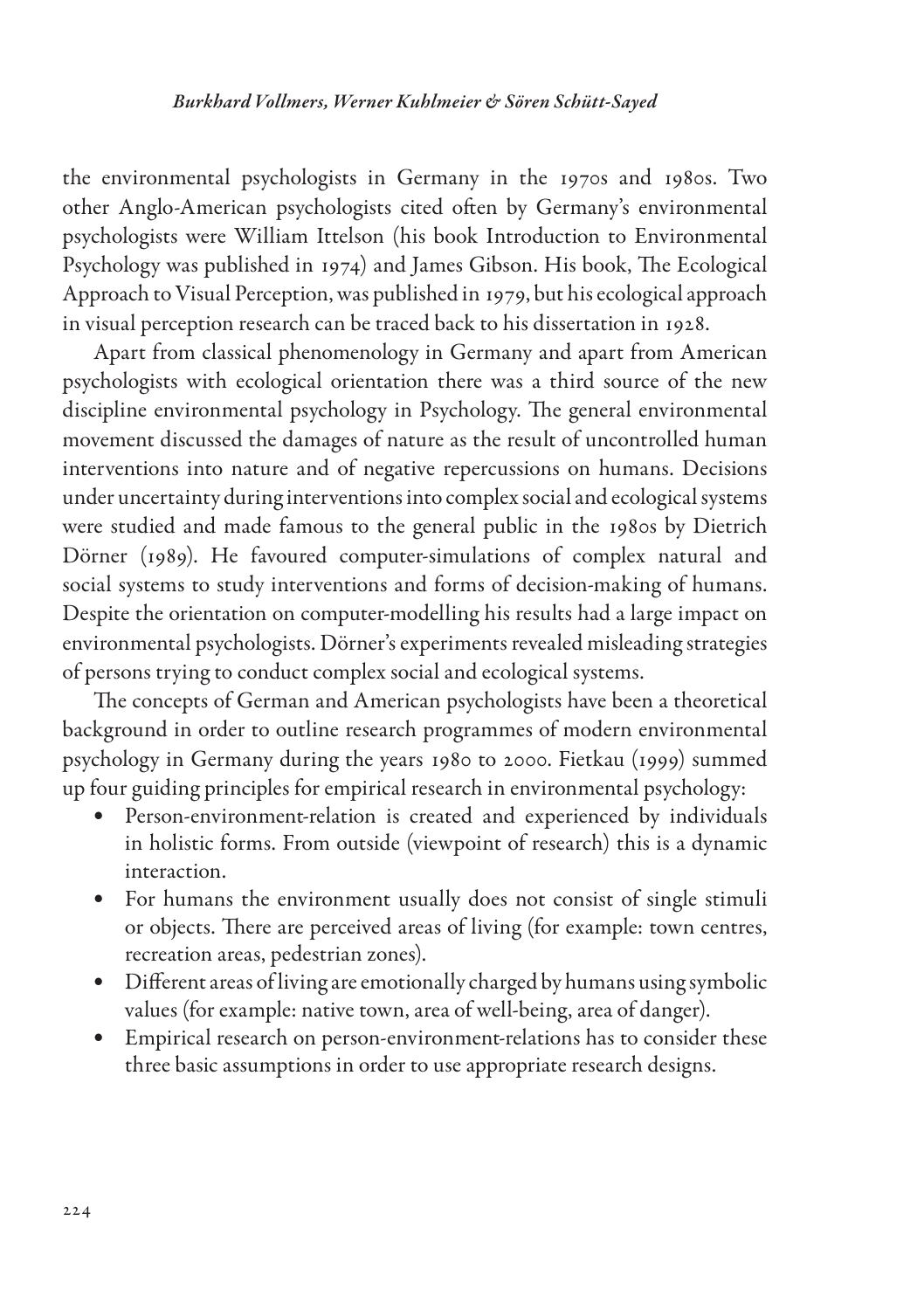Fietkau's principles are in complete accordance with the assumptions of phenomenological approaches of Bühler, Lewin and Hellpach presented above. The Wurzburg School and the Gestalt psychologists as well conducted qualitative experiments. Verbal descriptions of attitudes, experiences and thinking played an important role in these forms of empirical research (Kebeck & Sader, 1984). Indeed, Fietkau did not argue in favour of qualitative methods, but he discarded laboratory experiments. In his opinion empirical research in environmental psychology has to be conducted within natural settings and has to consider personal emotions and perceptions.

1994 was the year of the formal establishment of environmental psychology within Germany's academic psychology. The section environmental psychology was formed within the Germany Society of Psychology. Leading persons of this section wrote in programmatic papers (see Hunecke, 2001; Lantermann & Linneweber, 2006) that the role of this discipline is to cooperate in interdisciplinary research projects dealing with environmental protection and sustainability. In these projects environmental psychologists should analyse the human factor using key psychological concepts as perceptions, emotions, attitudes or motives. Moreover, a large branch of environmental psychology has integrated into medicine, clinical psychology and public health research. This branch analyses the healing power of different aspects of nature (Gebhard et al., 2016). In international environmental psychology the health branch seems to be the dominant one (see review of research in Hartig et al., 2014).

### Environmental Education

Environmental Education started as an academic discipline in Germany during the 1970s as well. There were substantial similarities to environmental psychology. Both disciplines emphasised a holistic experience of nature. Both disciplines aimed at protection of nature. But historical roots were different. In contrast to the classic experiments in cognitive psychology presented in the previous chapter, the sources of environmental education were outside German universities.

Advocates of environmental pedagogy saw sources of their discipline in diverse trends of Reformpädagogik (Eng. reformatory pedagogics or progressive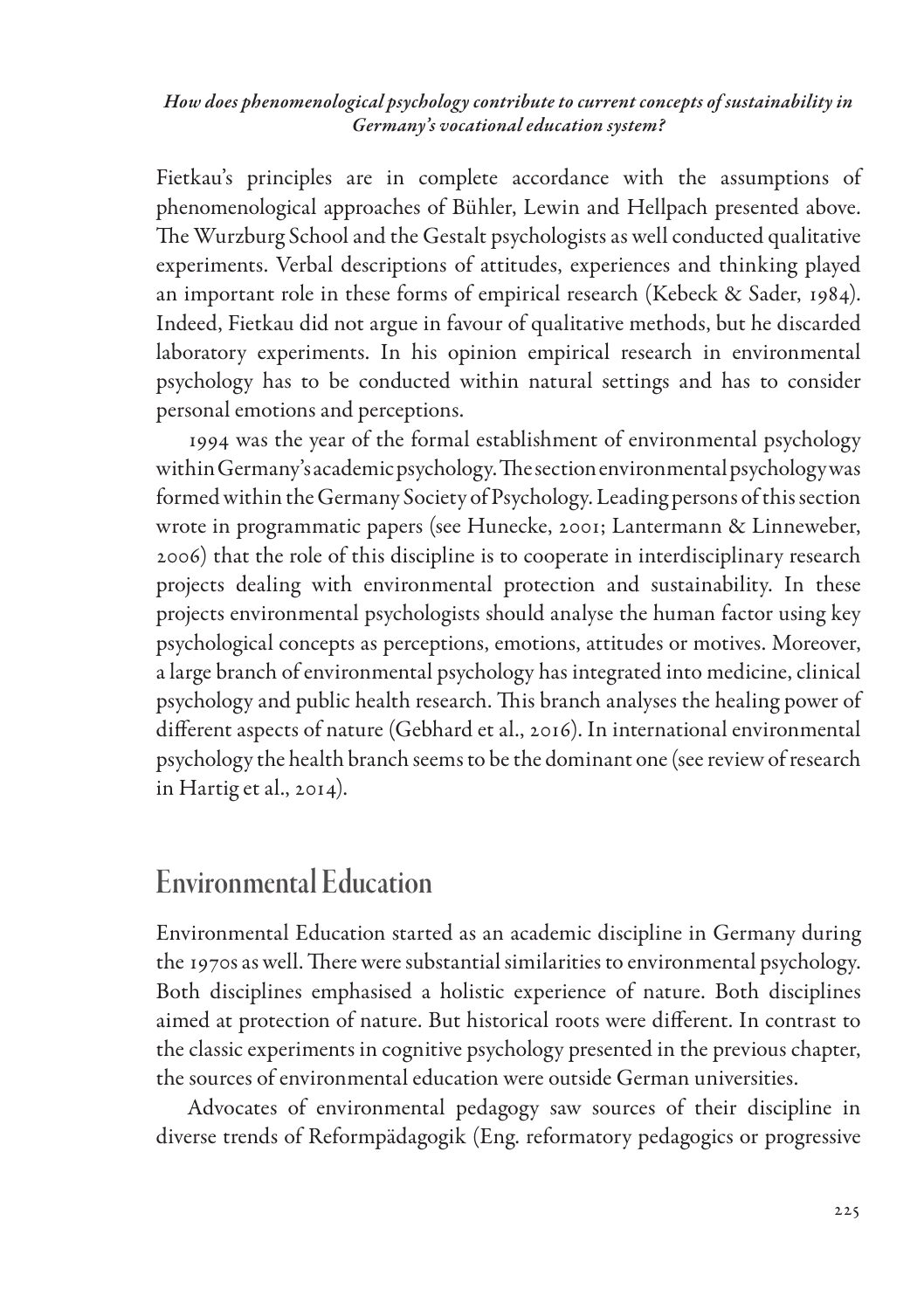education) between the years 1900 to 1933 in Germany, especially those that defined themselves to be nature orientated youth movements. For example, the youth movement Wandervogel e.V., founded in 1896 in Berlin, can be considered to be one of the earliest forms of environmental education in Germany. Joint walking in the nature and joint experiencing of nature, mainly of forests, were basic activities and ideas. The Wandervogel movement was not unique at that time in Germany (characteristics of the Wandervogel movement were described by Giesecke, 1981, p. 17f.). Different movements had different ideals of youth and human life. But nearly all of them had in common to perceive nature as a space of shared experiences of groups. Members of the group should stand up for each other. And they should educate each other. Today especially concepts of environmental education with focus on Erlebnispädagogik (Eng. experiential pedagogy) define nature orientated youth movements such as Wandervogel to be pioneers (Fischer & Lehmann, 2009, p. 32f.). Erlebnispädagogik means to be in nature for a longer period of time, guided by educators, in order to have a holistic experience and to recognise nature as a complex ecosystem.

Compared to environmental psychology at that decade the discussions within environmental education in the years 1970 to 1990 were less focused on research methods and research designs. Instead publications treated political matters and environmental education was designed as a form of political education. Protection of nature was regarded at the same time as a personal and a political goal. The individual should recognise the value of nature for humans in general. Moreover, the individual should reflect on political and economic tendencies working against the protection of nature. Typical learning goals in order to protect nature were carefully usage of energy and knowing of ecological resources in daily life.

Kahlert (2005) argued that the experience of nature is not sufficient if environmental education is the intention of learning processes. He summed up three learning objectives for individuals within political orientated environmental education:

1. To come to living-age appropriate judgements on ecological risks (that means evaluation of the quality of different natural areas and of political necessities to act);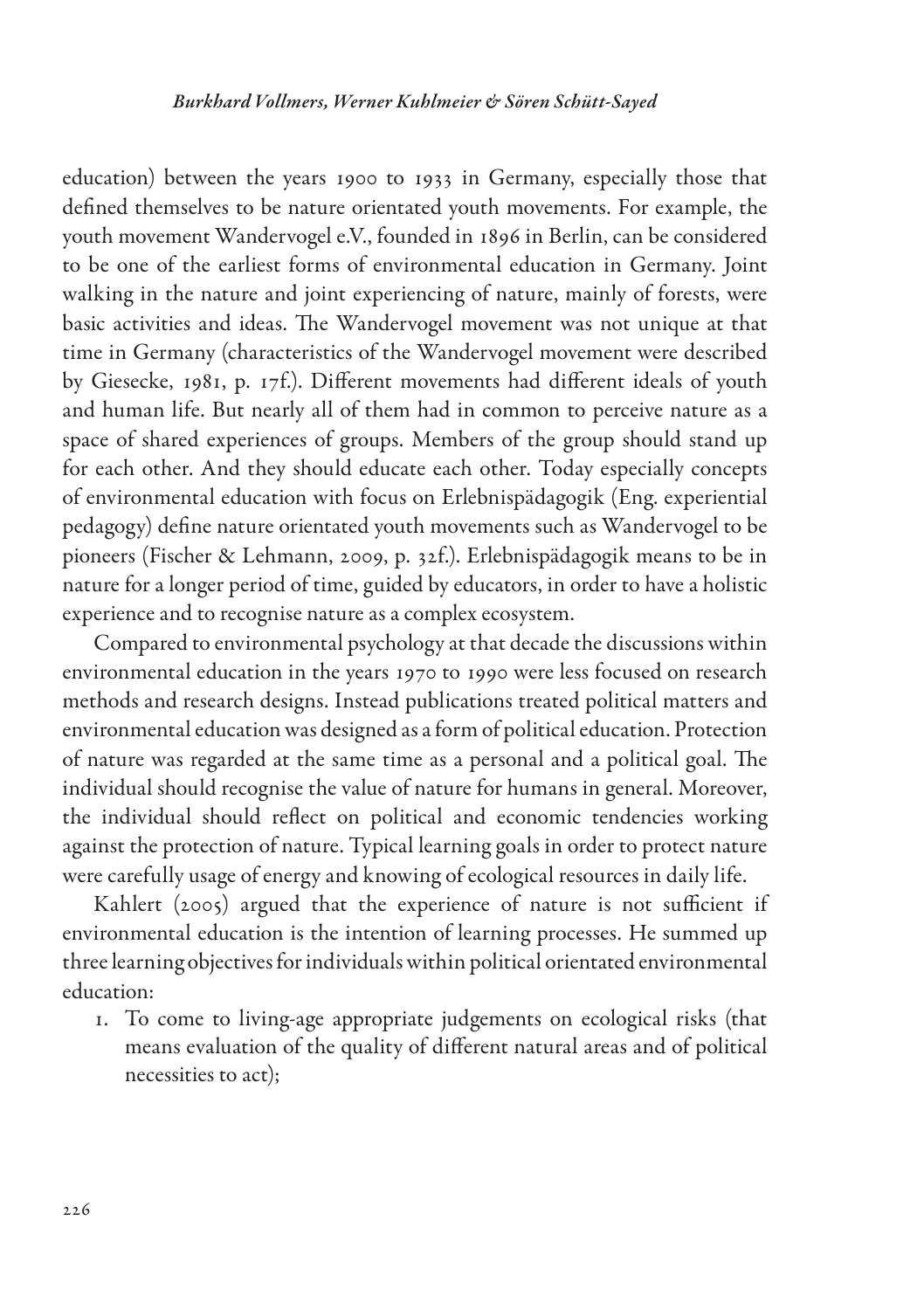- 2. To recognise, to understand and to evaluate the context of measures taken to improve the quality of environment (that are prerequisites of ecological actions);
- 3. To consider possible (intentional and non-intentional) consequences of actions to improve quality of the environment (so one has to make calculations of consequences of ecological actions).

Ecological education means to increase the knowledge of students to consider consequences of human interventions. It also means the ability to evaluate these consequences in an appropriate ecological manner. The latter marks the transition to ideas of sustainability in education.

# Education for sustainable development in VET in Germany

In Germany the BIBB functions as a big regulatory institution in the background of all strategies, techniques and achievements concerning the implementation of sustainability into Germany's VET system. The implementation of structural innovations into Germany's VET system, such as sustainability, usually is carried out by the BIBB at two levels: new definitions of regulatory instruments of vocational trainings in the dual system on the one hand and model projects combined with scientific research on the other hand. Since 2005 the BIBB has initiated diverse Model projects concerning sustainability. Authors of this paper have already given an overview of the BIBB's relevant initiatives since 2005 in the last conference proceedings (Vollmers & Kuhlmeier, 2017). So we go on without any description of these model projects. Instead we cast a glance at their prehistory.

After the year 2000 Konrad Kutt, as member of the BIBB's scientific staff, was given the task to design a concept that should guide research on sustainability. It should be addressed in two forms: as a new qualification requirement of skilled workers and as a general didactic principle. Kutt collected diverse ideas from environmental and political education and linked them with aspects of the triangle of sustainability discussed in publications of economists (von Hauff & Kleine, 2009). Ideas of sustainability could be traced back into the 18<sup>th</sup> century in Europe (Grober, 2010). But they had been linked to economical processes in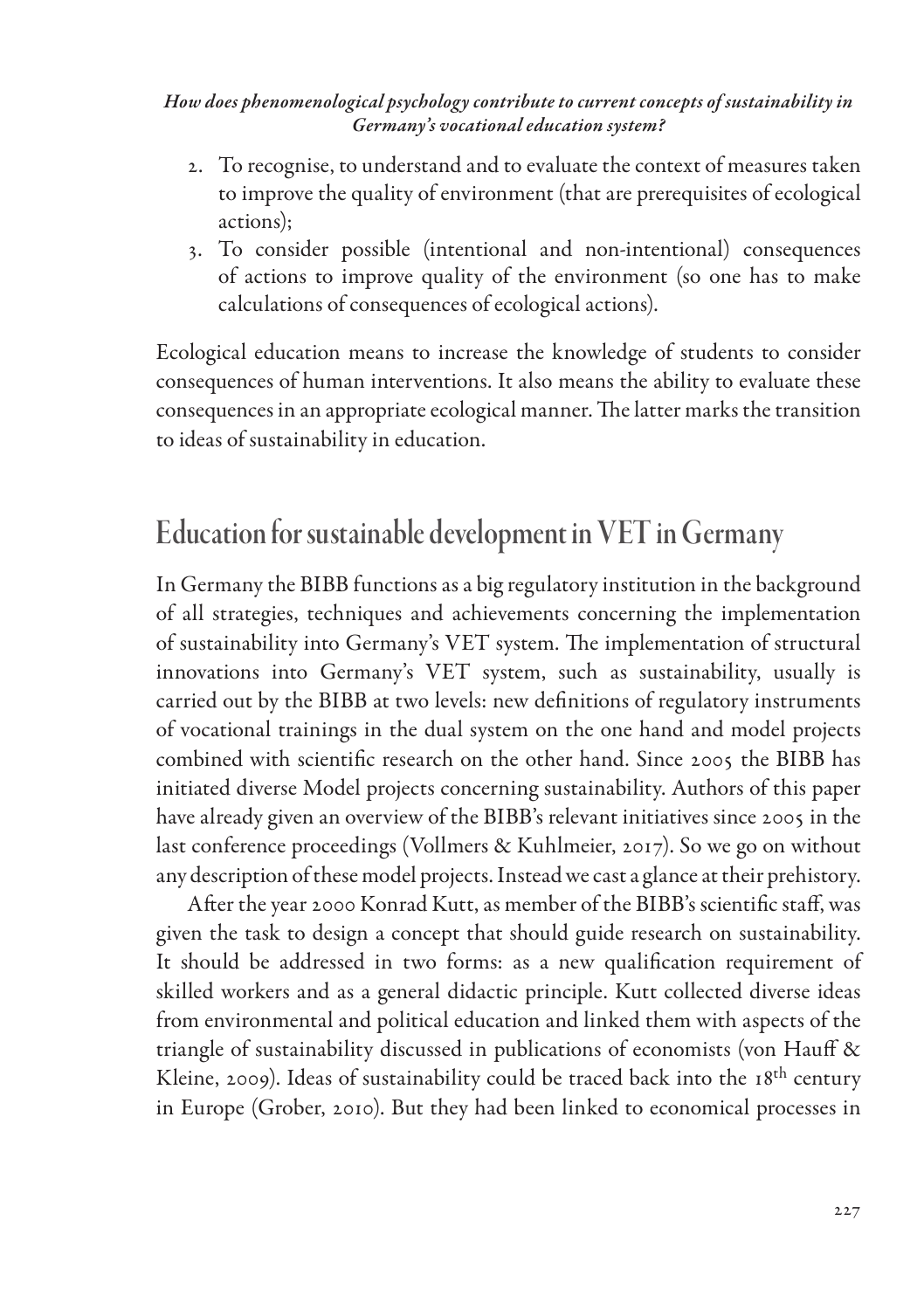general, not to work requirements of individuals. Before the year 2000 this term had been scarcely used in Germany's VET system.

## The BIBB's first ideas on sustainability as a new principle of learning and teaching in Germany's VET system

After 2000 Konrad Kutt organised a series of round-table-discussions with experts from different scientific disciplines and published some papers containing results of these discussions. Kutt's concept how to integrate sustainability systematically into Germany's VET system can be traced back to the year 2001. In his first paper Kutt (2001) stuck to general goals of environmental education. In his opinion these goals are necessary but not sufficient. If one wants to support principles of sustainability in VET one has to go further. According to him sustainability functions as a 'global political-strategic reference-point and must integrate economic, ecological and social goals. Worldwide justice as global orientation has to be addressed at' (Kutt, 2001, p. 50). Therefore, sustainable concepts of VET must focus on:

- Ethical and moral aspects of private, professional and economical actions,
- Intergenerational justice,
- Succeeding arrangements of future global social and economic developments.

Three years later he published an expertise paper (Kutt, 2004). He discussed the blurriness of the concept of sustainability, especially with reference to the definition of professional qualifications in VET. He saw three aspects as main obstacles preventing the successful implementation of sustainability in VET:

- 'There is uncertainty and indistinctness because of increasing complexity. Future development cannot be predicted. That means qualification requirements in professional labour cannot be predicted.
- There are conflicting goals when it comes to the organisation of sustainable development. Actions are influenced by values; objective indicators are not visible. Essential parts of social determined sustainability are ambiguity and conflict.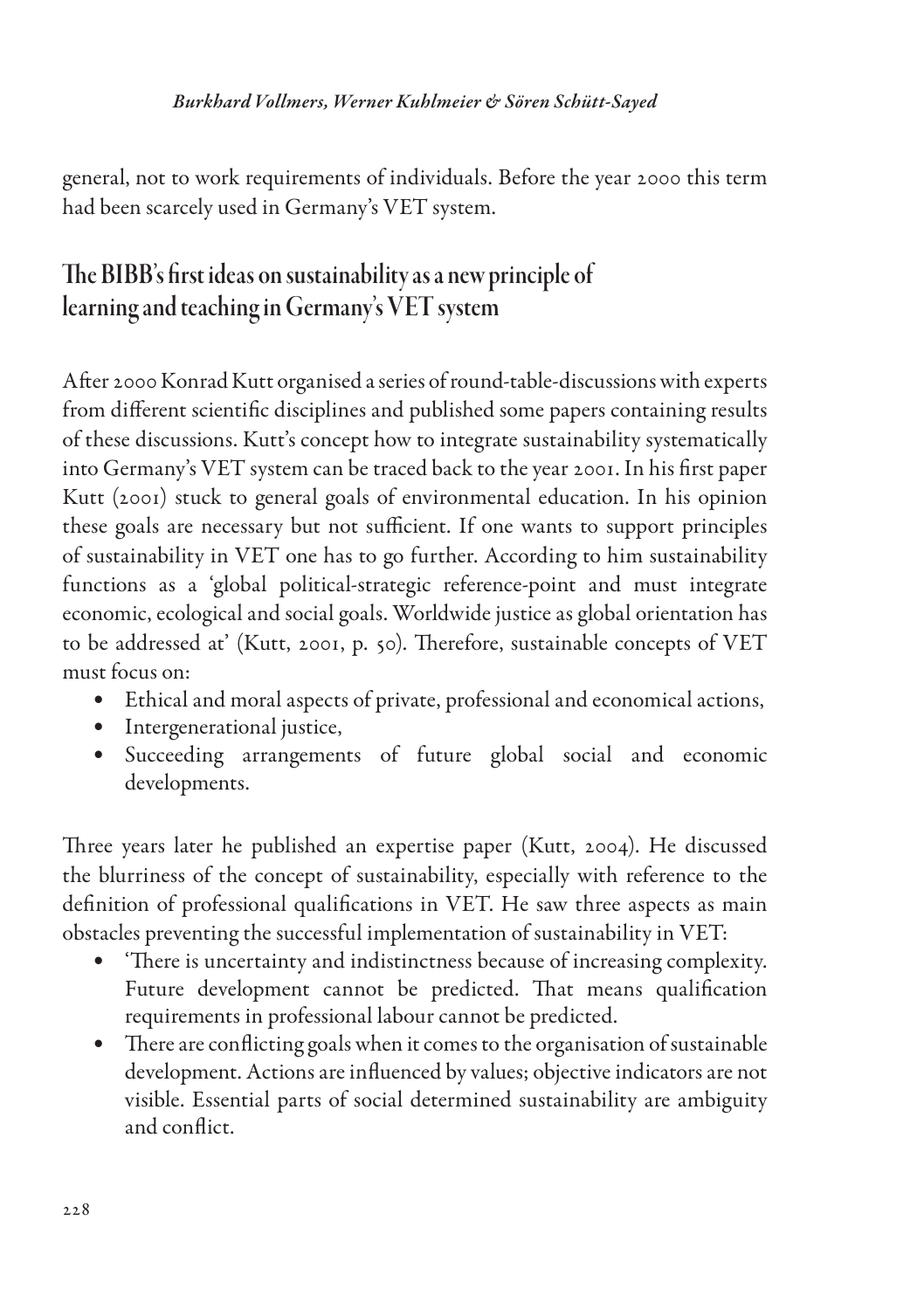• Interests of actors are social as well. Their orientation is individual and collective acquis and advantages. Sustainable development starts from conflicting interests' (Translation according to Kutt, 2004, p. 1).

Thus professional knowledge of sustainability is more than domain specific knowledge. Apart from the professional dimension it contains a political and a global future dimension. Because of the wideness and combination of the dimensions, there will be a big risk of failure in learning. The following section expounds one famous example in this respect. It treats the topic of sustainability with focus on misleading ecological innovations within the area of car fuel. After this example it will be discussed how education of sustainability in VET should be organised in order to prevent such misleading actions in the near future.

### The false hope of biofuel – One example of sustainability as a broken promise

As part of the promotion of renewable energy Germany's Government supported, in concordance with the European Union, the introduction of biofuel. Biofuel is fuel from plants (mainly palm trees, soy and rape). In the first years of the 21st century the view prevailed in environmental politics that biofuel was more sustainable compared to fossil petrol. In 2003 the European Parliament and European Council adopted the directive No. 2003/30. It was called the biofueldirective (European Union, 2003). The member states made the commitment to define state specific basis quotes of biofuel as part of the total consumption of fuel. In 2009 the former biofuel-directive was replaced by the much stricter directive No. 2009/28. Its title was 'Directive of Renewable Energy' (European Union, 2009) and it is still valid in the EU. The directive claimed that each member state of the EU should reach the proportion of 10 percent of renewable energy within the total energy consumption. In 2016 the European Commission has made the proposition of a new directive that scheduled a much bigger rate of renewal energy. Right now this directive is under review within political and scientific discussions (DNR, 2017).

During the first decade of the 21st century Germany was in the role of a pioneer concerning the introduction of renewable energy in the European Union. Since 1998, when the coalition of social democrats and greens took over government in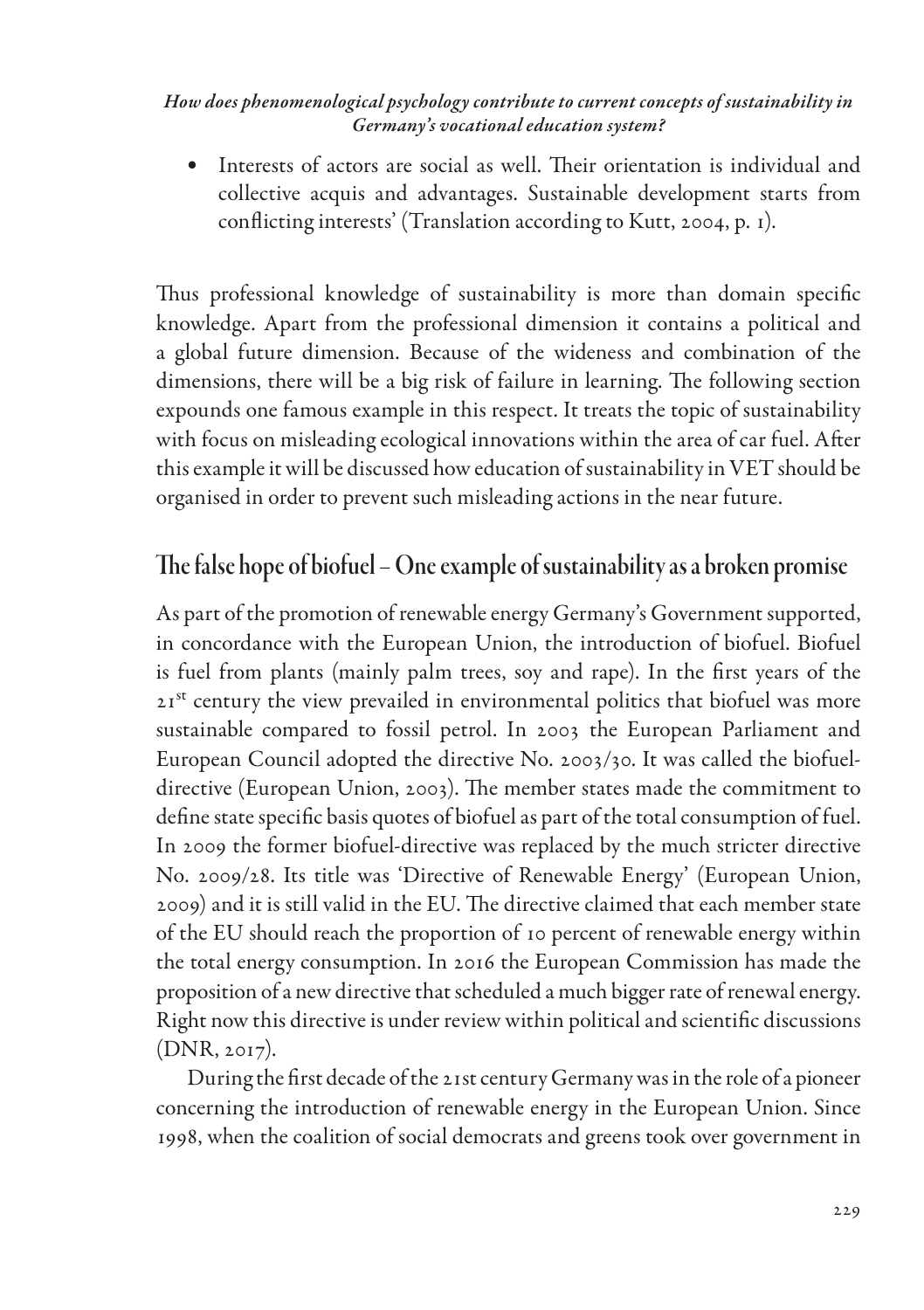Germany, there have been a lot of legislative initiatives to foster green energy. Since 1998 within the automobile traffic Germany's diverse governments have fostered diesel powered car construction and diesel fuel. Concerning biofuel, of which the biggest amount should be diesel fuel, the so called Biokraftstoffquotengesetz (Eng. Bio-fuels-quota-act, Deutsche Bundesregierung, 2006) was the most relevant one. After some changes of this law in 2008 the Mineral oil industry in Germany was obliged to secure until the year 2020 the rate of 5 percent bio diesel and of 4 percent Ethanol within the offered fuel in total. Moreover, since 2000 all over Europe farmers have received diverse Government subsidies in order to cultivate energy crops instead of food or animal feeding stuff (Meyer et al., 2007, pp. 123f.). In Germany this has led to an enormous growth of the cultivation of rape, from which is obtained bio diesel, to its peak point in 2007. During the last 10 years the cultivation of rape has remained nearly constant (Statistisches Bundesamt, 2017).

Since its starting point Governmental support of bio diesel has been a controversial issue in Germany. Most of the environmental associations opposed to this support. For example, Greenpeace demands the abolishment of the addition of biofuel to fuel (Greenpeace, 2008, p. 5). In 2013 Swiss sociologist Jean Ziegler demands to stop fostering biofuel within the European Union (Ziegler, 2013) because biofuel damages nature and human beings.

In 2015 German journalist Kathrin Hartman published her book 'Aus kontrolliertem Raubbau' (Eng. From controlled overexploitation, Hartman, 2015). Hartman has travelled worldwide in order to study the global effects of monocultures of energy plants. These plants are not only destined for biofuel, nutrition and cosmetics contain it as well. The monocultures are different in different regions in the world. The plants are soy and rape in Germany and in the USA. But in Indonesia and South America plants of palm oil dominate. Hartmann sums up the global effects of such monocultures as follows:

- 1. Poisoning of ground and water, because pollutants on the ground were not removed by animals. They lost their former habitats.
- 2. Dying of species, because these species find not enough food as a result of the use of pesticides. For example, in Germany bees are dying, in Indonesia Orangutans are suffering the same fate.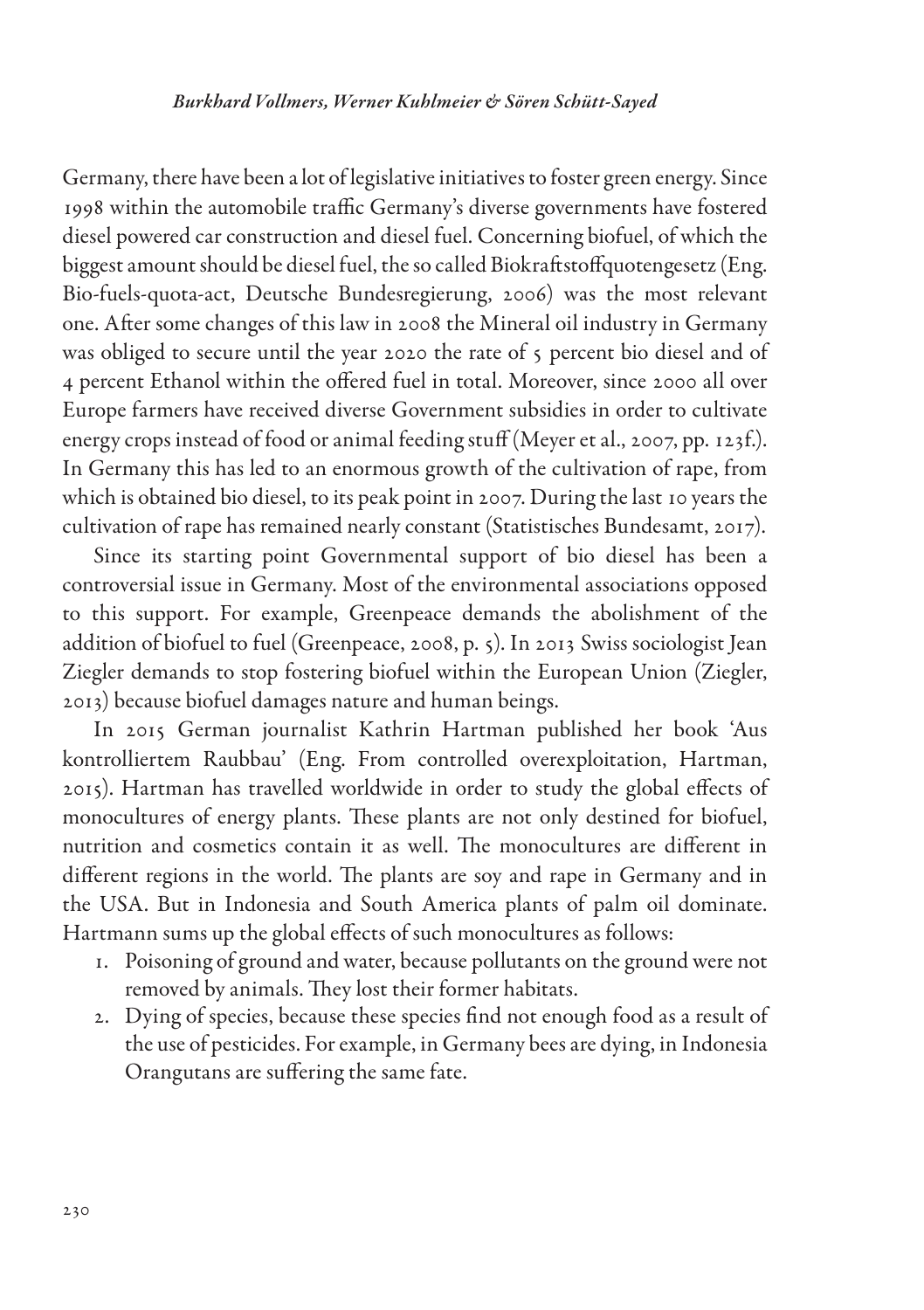- 3. Expulsion of inhabitants in order to plant palm trees within big areas, because the enterprises behave ruthlessly. This happens mainly in Asia and in South America.
- 4. Concentration of financial capital in private companies planting palm trees; Companies pay dumping salaries to former inhabitants that are in the role of workers now. This happens mainly in Asia and South America.

Under aspects of sustainability, from a worldwide prospective, if one considers all economical and biological consequences, promotion of biofuel is misleading. Moreover, this example demonstrates that different professions are touched. In VET the devastating consequences of monocultures are of relevance for car mechanics, for trade occupations, for agricultural vocations and for nutrition professionals. The problem is how make such global effects tangible for individual learners, for apprentices and skilled workers alike. The following section (3.3) discusses two different strategies: didactical reduction and creation of sensitivity towards personal lack of knowledge.

# Teaching and learning of sustainability in VET – Two different strategies

A lot of philosophers, psychologists and educational scientists emphasised the important role of direct personal experience in human learning. The direct interaction between individual and surroundings is decisive in order to acquire knowledge and skills. What cannot be experienced cannot be understood properly by the individual. But sustainability cannot be experienced by individuals completely because it incorporates global and future consequences. To make sustainability tangible during learning scenarios in VET is a paradoxical task to a certain extent.

There are two basic strategies how to handle complexity in teaching and learning scenarios. One strategy is to reduce the complexity of topics. This strategy is called didactical reduction and a lot of teachers are familiar with it. The other strategy comes from cognitive psychology. It aims to make learners sensitive for their personal extent of ignorance in complex conditions. In the following the two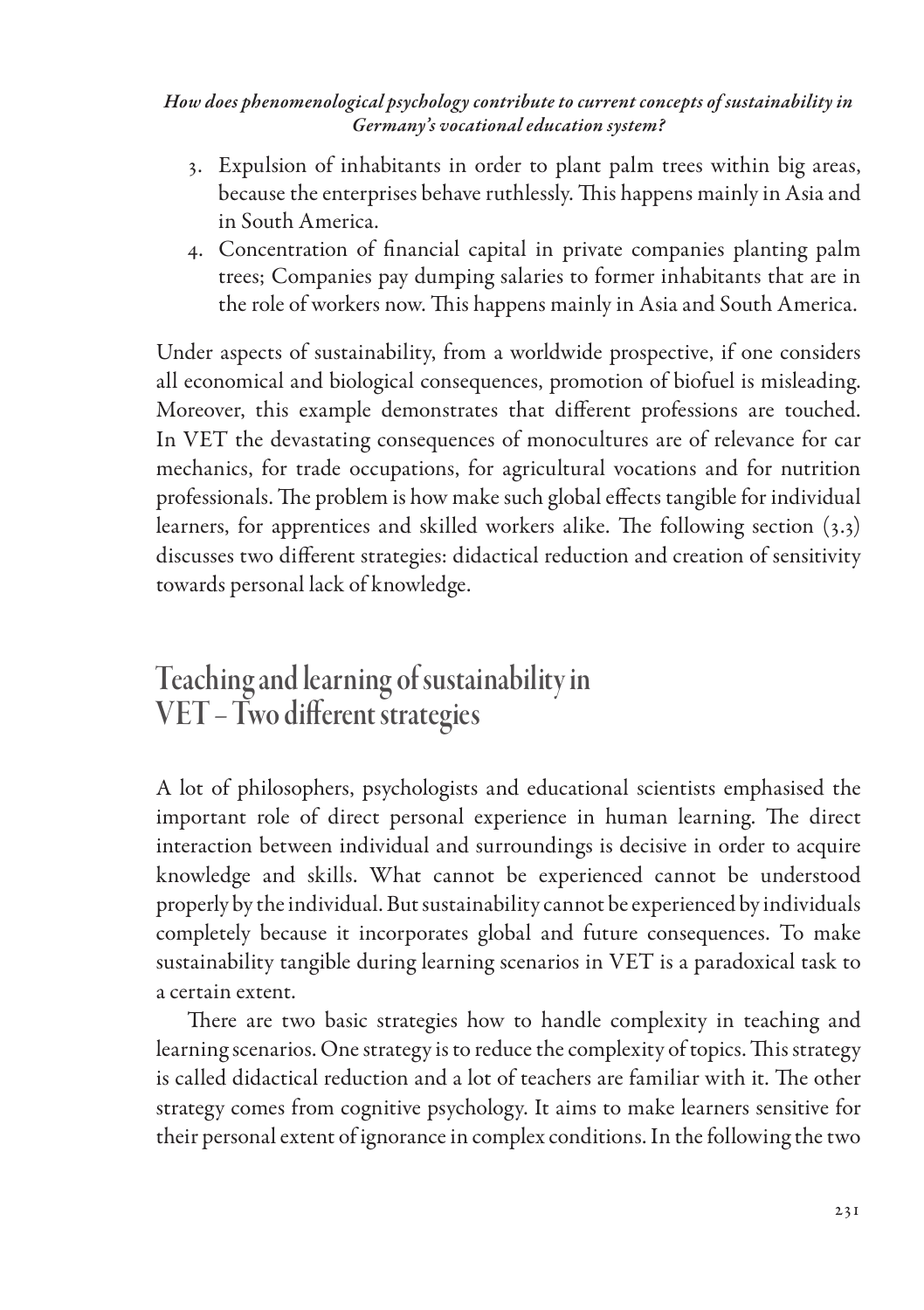strategies will be presented in brief. Both strategies have in common the focus on personal experiences of learners.

Werner Kuhlmeier (2008) discussed how to make sustainability tangible during learning scenarios in technical VET, with special focus on agriculture and building jobs. He argued for the reduction of complexity by illustrating complex global relations within simple demonstration experiments and within tasks of moral dilemmas. Demonstration experiments can support experience of natural surroundings. For example, the task to plant an area on the soil will give learners the experience on the links between plants, soil and fertilisation. For example, the task to decide what kind of wood to purchase for carpentry work will give learners the experience of a dilemma situation between sustainability and financial profit. According to Kuhlmeier (2008) these two examples of reducing complexity enhance four aspects within learners in VET:

- To perceive (German *Wahrnehmen*): To experience directly abstract global relations of nature or of society that are relevant concerning sustainability.
- To know (German *Wissen*): To acquire knowledge how products are manufactured, in sustainable form or not.
- To motivate (German *Wollen*) and to evaluate (German Bewerten): To develop personal moral standards for regular decisions at work that balance environment protection an economic profit.
- To operate (German *Wirken*): To experience self-efficacy by being able to act in a sustainable way.

The second strategy, to sensitise people for their extent of ignorance about details of complex situations or subjects, is supported by American cognitive psychologist Steven Sloman. Together with his colleague Philip Fernbach (Sloman & Fernbach, 2017) he has pointed out that a lot of people make decisions and evaluations in daily life with an enormous ignorance about facts. For a modern democracy it is scary that a lot of people are not conscious of their lack of knowledge within a lot of domains of public interest. Sloman and Fernbach have studied the knowledge of individuals in experiments using various topics, for example technical devices, scientific facts, law plans and political decisions. He did not study sustainability in economics or in professional aspects, but his general recommendations how to enable individuals to make smarter decisions within complex surroundings could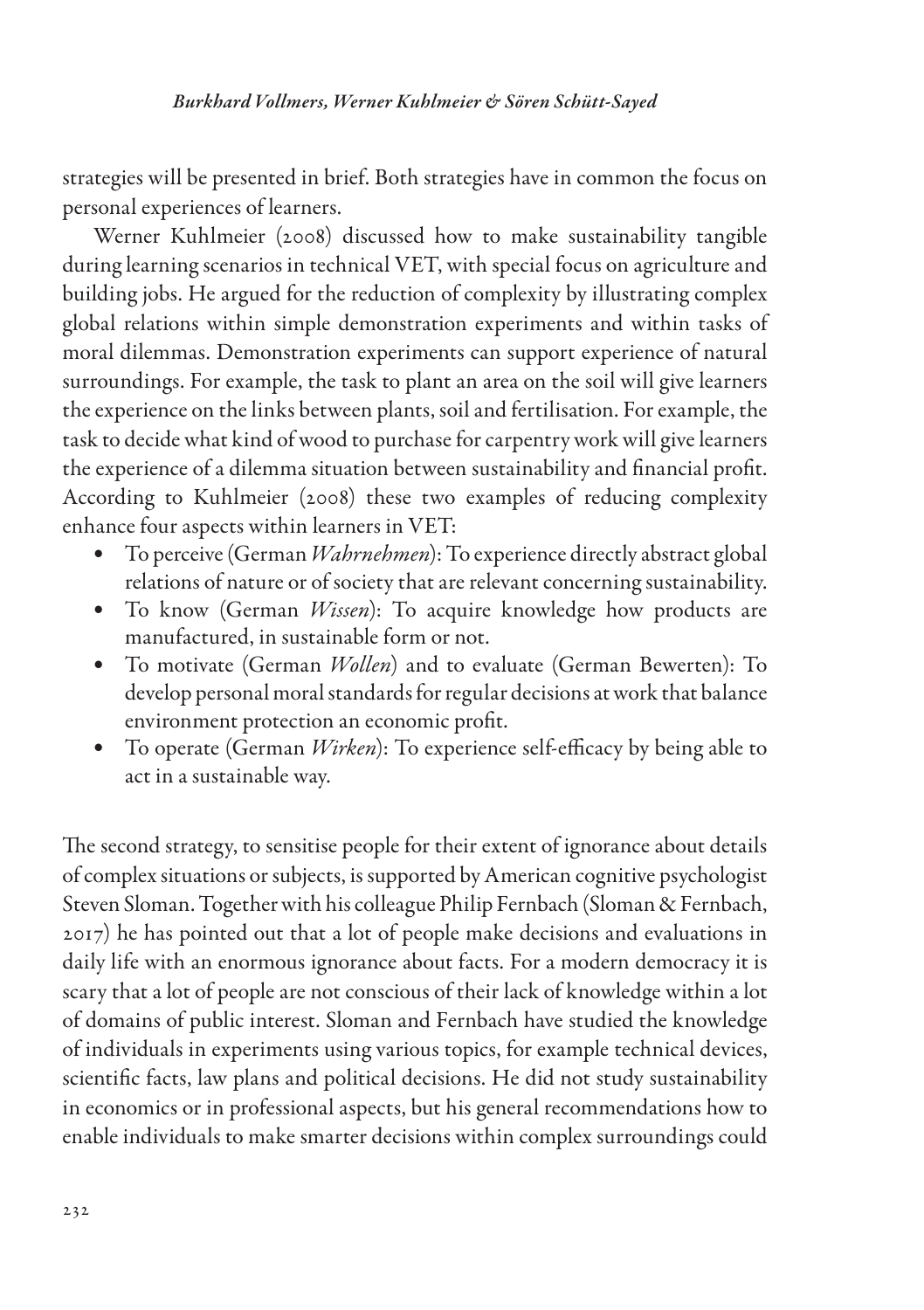be applied on sustainability. Steven Sloman favours communicative learning scenarios that demand verbal descriptions from learners. Thus, they learn what they do know of topics and what they do not know. Questions of others, teachers or colleagues, help them to discover their blind spots. Moreover, learners should develop their personal decision rules at work and in private life when they deal with complex topics. If they internalise their strategies and these strategies proved to be successful learning will be sustainable in a psychological manner.

# Conclusions: Main aspects of the phenomenological approach within learning scenarios of sustainability in VET

General didactical guidelines and models of competencies are the overall results of model projects of sustainability in VET in Germany (see introduction). Both contributions are creditable if the aim is to implement sustainability into a VET system. They can be written in general regulatory tools (for example, in curricula). But didactic guidelines and competence models should not be the starting point of learning-scenarios if one takes into consideration fundamental principles of phenomenological and cognitive psychology. Instead the starting point should be the individual experience of person-surroundings-relations at work. Learning scenarios must be designed open and exploratory. Instructions of teachers must support reflections of individual experiences. The instructions of Karl Bühler could work as a model. Moreover, learners must be guided to reflect on real interventions, if they are seniors at work. If they are apprentices, they could discuss consequences of possible future interventions. Evaluation of interventions is one central point of environmental education.

Usually individuals at work have created habits or routines in order to make decisions. That helps them to deal with complexity. Dietrich Dörner and Steven Sloman demonstrated the disastrous consequences of inappropriate habits of decision making in complex systems. Therefore, learning scenarios must encourage learners to explore their habits at work, with special reference to the question, if they support sustainability or do the opposite.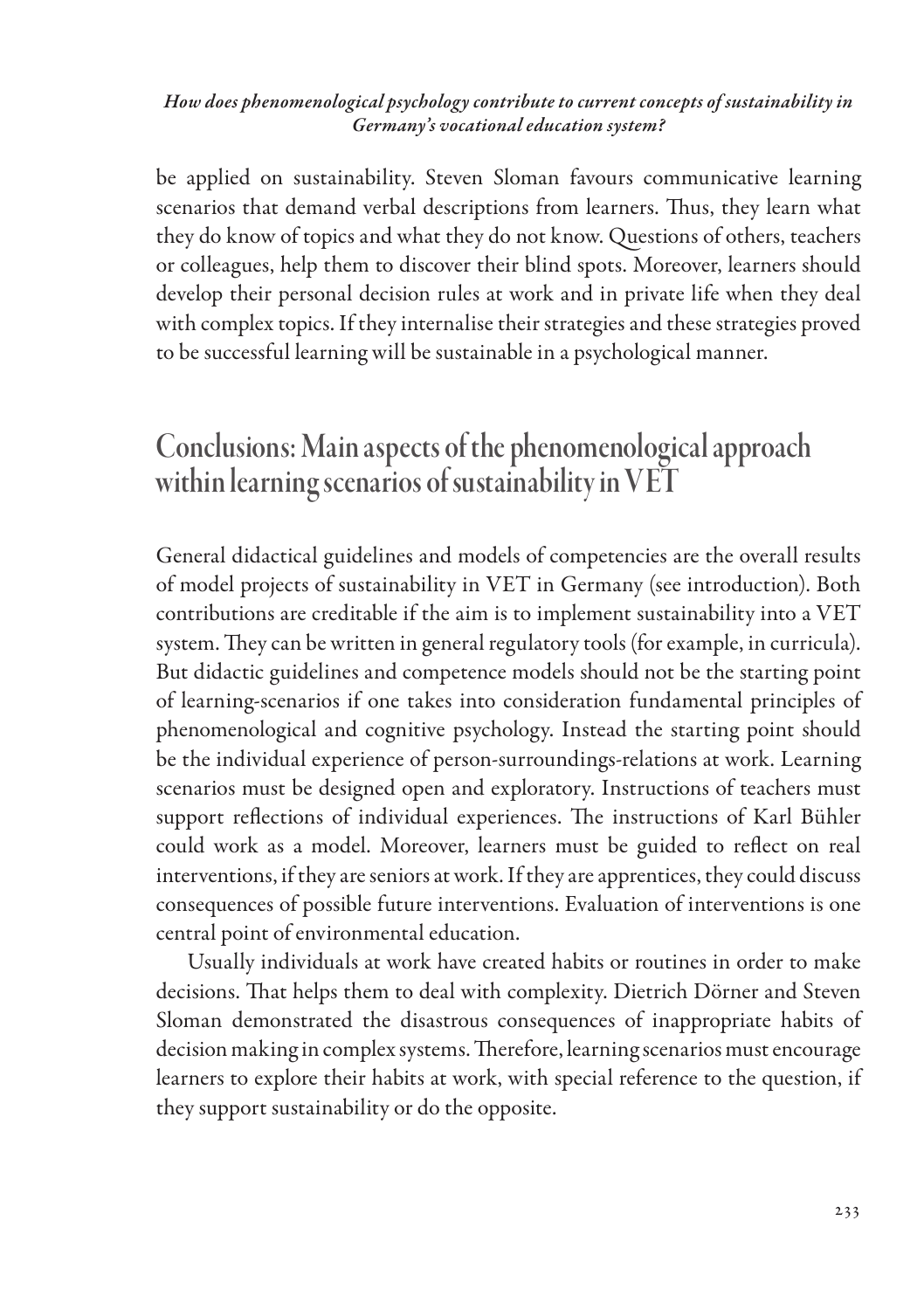Individuals cooperate in groups, organisations and enterprises. Professional work can be found in all three levels. Therefore, larger forms of decision making and interventions into surroundings should be discussed in VET. One example is the biofuel. It is an example of inter-professional learning. It demonstrates the sociological, political and economic aspects of sustainability.

Phenomenological and cognitive psychology have emphasised that learning is first of all a matter of very individual experiences. Subjective experiences do not deliver complete knowledge of topics. But personal experience does form future actions of humans. In the words of Ernst von Glasersfeld: 'What we make of experience constitutes the only world we consciously live in' (von Glasersfeld, 1995, p. 1).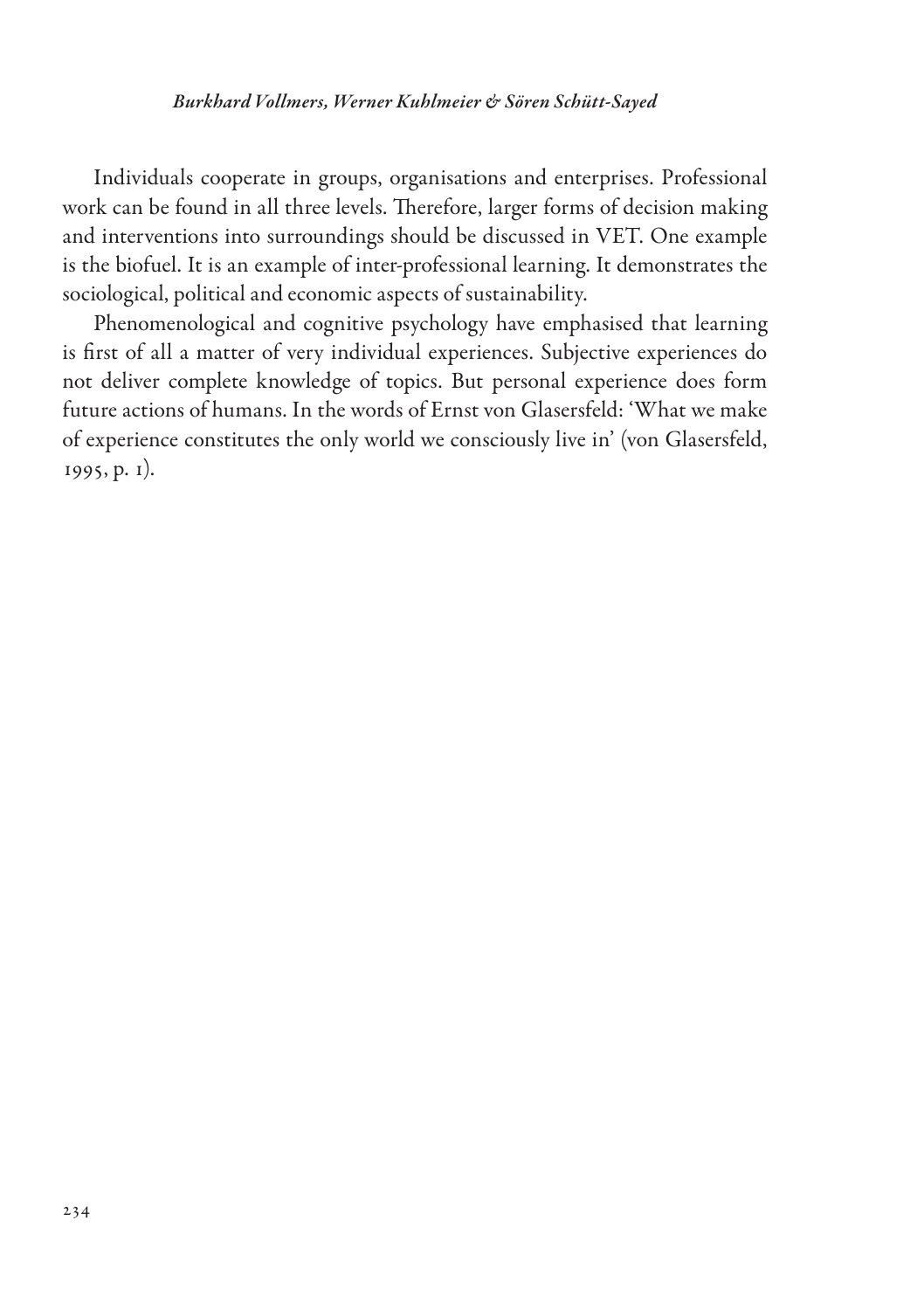### References

- Ash, M. G. 1984. Die experimentelle Psychologie an den deutschsprachigen Universitäten von der Wilhelminischen Zeit bis zum Nationalsozialismus. In M. G. Ash & U. Geuter (eds), Geschichte der deutschen Psychologie im 20. Jahrhundert. Ein Überblick. Opladen: Westdeutscher Verlag, 45-82.
- Ash, M. G. 1995. Gestalt Psychology in German Culture 1890–1967. Holism and the Quest for Objectivity. Cambridge University Press.
- Baker, R. 1968. Ecological Psychology: Concepts and methods for studying the environment of human behavior. Stanford University Press.
- BIBB Federal Institute for Vocational Education and Training (ed.), Diskurspapier: Berufsbildung für nachhaltige Entwicklung in der Berufsarbeit verankern. Bonn, 2015.
- Bühler, K. 1907. Tatsachen und Probleme zu einer Psychologie der Denkvorgänge. Über Gedanken. Archiv für die gesamte Psychologie, 9, 297–365.
- Bühler, K. 1934. Sprachtheorie. Die Darstellungsfunktion der Sprache. Stuttgart: Fischer.
- Casper, M., Kuhlmeier, W., Poetzsch-Heffter, A., Schütt-Sayed, S. & Vollmer, T. 2018. Berufsbildung für nachhaltige Entwicklung in kaufmännischen Berufen – ein Ansatz der Theorie- und Modellbildung aus der Modellversuchsforschung. In bwp@ Berufs- und Wirtschaftspädagogik – online, Ausgabe 33, 1–29, http:// www.bwpat.de/ausgabe33/casper\_etal\_bwpat33.pdf.
- Deterding, S. 2008. Introspektion Begriffe, Verfahren und Einwände in Psychologie und Kognitionswissenschaft. In J. Raab, M. Pfadenhauer, P. Stegmaier, J. Dreher & B. Schnettler (eds), Phänomenologie und Soziologie. Theoretische Positionen, aktuelle Problemfelder und theoretische Positionen. Heidelberg: Springer, 327– 337.
- Deutsche Bundesregierung. 2006. Gesetz zur Einführung einer Biokraftstoffquote durch Änderung des Bundes-Immissionsschutzgesetzes und zur Änderung energie- und stromsteuerrechtlicher Vorschriften (Biokraftstoffquotengesetz – BioKraftQuG). Bundesgesetzblatt, 2006 Teil I Nr. 62, https://www.jurion.de/ gesetze/biokraftqug/.
- Deutscher Naturschutzring (DNR). 2017. Reform der Erneuerbare-Energien-Richtlinie für den Zeitraum 2021 bis 2030. Berlin, https://www.dnr.de/fileadmin/ Publikationen/Steckbriefe\_Factsheets/17\_05\_18\_EUK\_RED\_II\_Factsheet.pdf
- Dörner, D. 1989. Die Logik des Misslingens. Strategisches Denken in komplexen Situationen. Reinbek bei Hamburg: Rowohlt.
- Ebbinghaus, H. 2011/1885. Über das Gedächtnis: Untersuchungen zur experimentellen Psychologie (Bibliothek klassischer Texte). Unter Zugrundelegung der 1. Auflage 1885. Darmstadt: WBG – Wissen Bildung Gemeinschaft.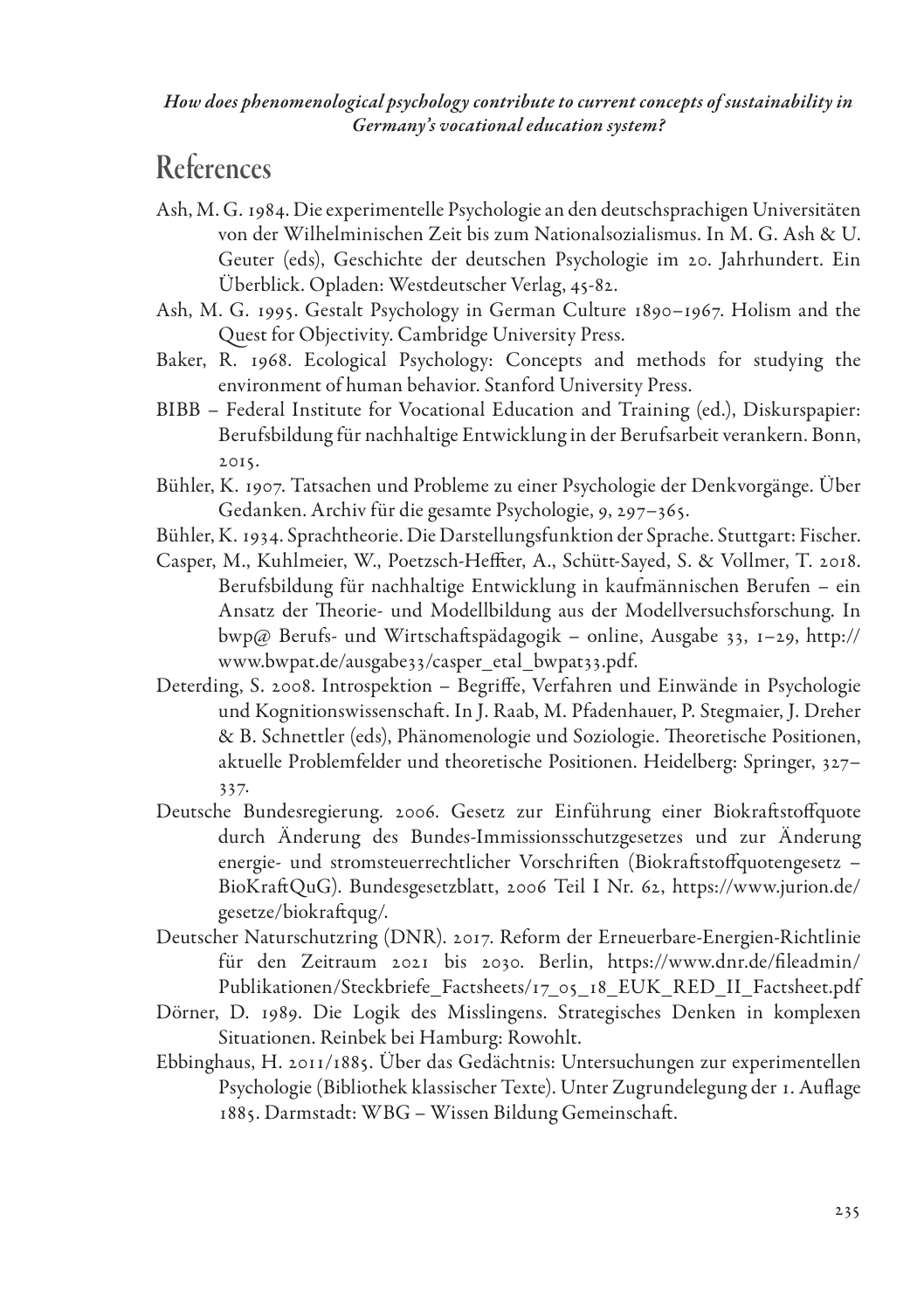- European Union. 2003. DIRECTIVE 2003/30/EC OF THE EUROPEAN PARLIAMENT AND OF THE COUNCIL of 8 May 2003 on the promotion of the use of biofuels or other renewable fuels for transport. Brussels, http:// extwprlegs1.fao.org/docs/pdf/eur49314.pdf.
- European Union. 2009. DIRECTIVE 2009/28/EC OF THE EUROPEAN PARLIAMENT AND OF THE COUNCIL of 23 April 2009 on the promotion of the use of energy from renewable sources and amending and subsequently repealing Directives 2001/77/EC and 2003/30/EC. Brussels, http://extwprlegs1. fao.org/docs/pdf/eur88009.pdf.
- Fietkau, H.-J. 1999. Umweltpsychologie. In R. Asanger & G. Wenninger (eds), Handwörterbuch Psychologie. Weinheim: Beltz, 808–812.
- Fischer, T. & Lehmann, J. 2009. Studienbuch Erlebnispädagogik. Einführung in Theorie und Praxis. Bad Heilbrunn: Klinkhardt.
- Hartmann, K. 2015. Aus kontrolliertem Raubbau. Wie Politik und Wirtschaft das Klima anheizen, Natur vernichten und Armut produzieren. München: Blessing.
- Galliker, M. 2016. Ist die Psychologie eine Wissenschaft? Ihre Krisen und Kontroversen von den Anfängen bis zur Gegenwart. Heidelberg: Springer.
- Gebhard, U. & Kistemann, T. (eds) 2016. Landschaft, Identität und Gesundheit. Zum Konzept der Therapeutischen Landschaften. Weisbaden: Springer.
- Gibson, J. 1979. The Ecological Approach to Visual Perception. Boston: Houghton Mifflin.
- Giesecke, H. 1981. Vom Wandervogel bis zur Hitlerjugend. Jugendarbeit zwischen Politik und Pädagogik. München: Juventa.
- Von Glasersfeld, E. 1995. Radical Constructivism. A Way of Knowing and Learning. Reprint 2002. London and New York: Routledge.
- Graumann, C. F. 1999. Phänomenologische Psychologie. In R. Asanger & G. Wenninger (eds), Handwörterbuch Psychologie. Weinheim: Beltz, 538–543.
- Grober, U. 2010. Die Entdeckung der Nachhaltigkeit. Kulturgeschichte eines Begriffs. München: Kunstmann.
- Greenpeace. 2008. Agrosprit "Neuausrichtung" bei den sogenannten "Bio"-Kraftstoffen. Was hat sich geändert? https://www.greenpeace.de/sites/www.greenpeace.de/ files/FS\_Agrosprit\_0803.pdf.
- Hartig, T., Mitchell, R., de Vries, S. & Frumkin, H. 2014. Nature and Health. Annual Review of Public Health, Vol. 35, 207–228, http://www.annualreviews.org/ doi/10.1146/annurev-publhealth-032013-182443.
- Hartmann, K. 2015. Aus kontrolliertem Raubbau. Wie Politik und Wirtschaft das Klima anheizen, Natur vernichten und Armut produzieren. München: Blessing.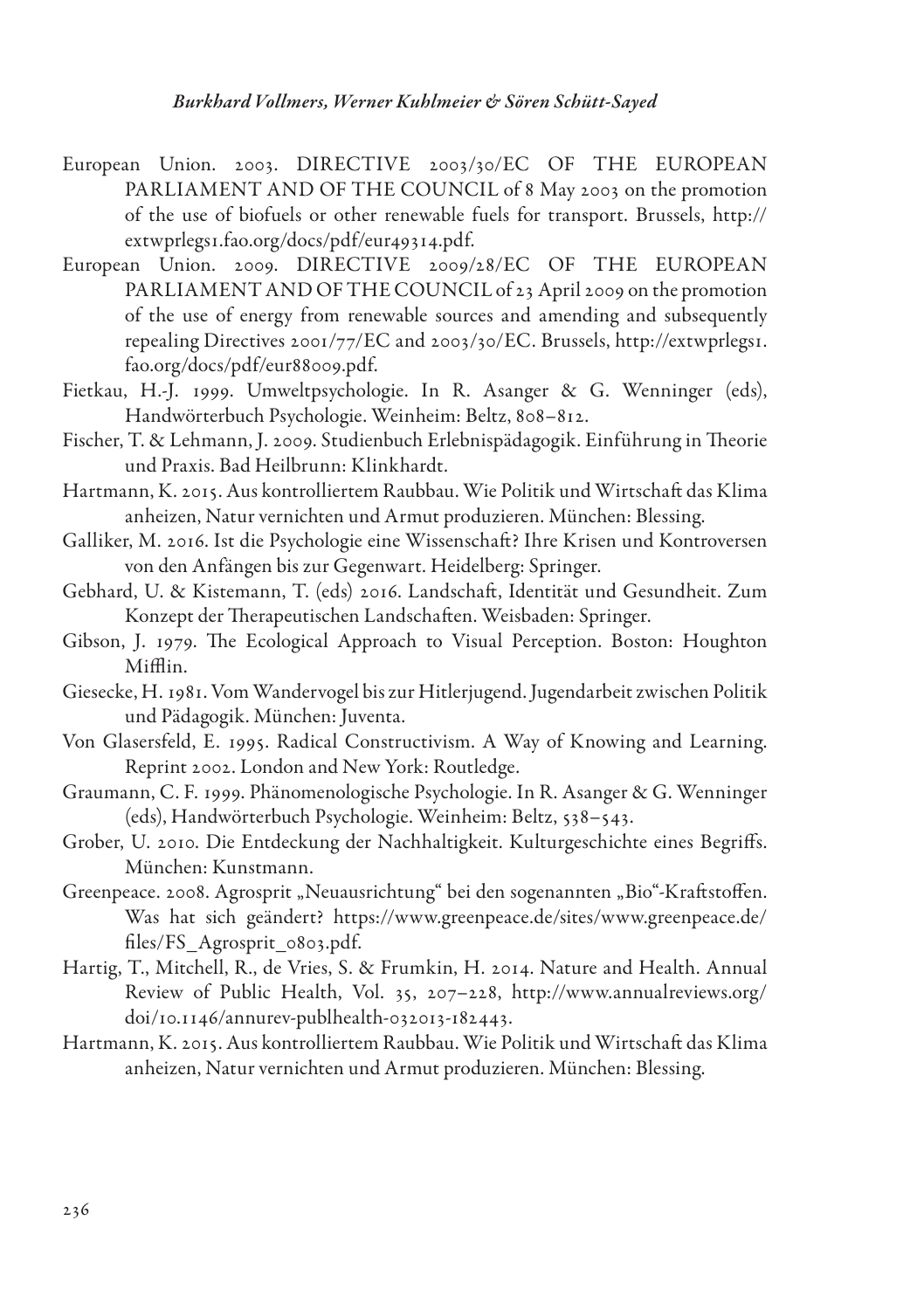- Von Hauff, M. & Kleine, A. 2009. Nachhaltige Entwicklung. Grundlagen und Umsetzung. Oldenbourg: De Gruyter.
- Hellpach, W. 1911. Die geopsychischen Erscheinungen: Wetter, Klima und Landschaft in ihrem Einfluss auf das Seelenleben. Leipzig: Engelmann.
- Hunecke, M. 2001. Beiträge der Umweltpsychologie zur sozial-ökologischen Forschung: Ergebnisse und Potenziale. Expertise im Rahmen der BMBF-Förderinitiative Sozial-ökologische Forschung. Fakultät für Psychologie der Universität Bochum, Bericht Nr. 55/2001, http://www.ruhr-uni-bochum.de/ecopsy/berichte/55-2001. pdf.
- Husserl, E, 1900/1901: Logische Untersuchungen. Band 1: Prolegomena zur reinen Logik, Band 2: Untersuchungen zur Phänomenologie und Theorie der Erkenntnis. Halle: Niemeyer.
- Ittelson, W. H., Proshansky H. M., Rivlin L. G. & Winkel G. H. 1974. An Introduction to Environmental Psychology. New York: Holt, Rinehart & Winston.
- Janke, W. & Schneider, W. (eds) 1999. 100 Jahre Institut für Psychologie und Würzburger Schule der Denkpsychologie. Göttingen: Hogrefe.
- Kahlert, J. 2005. Umweltbildung. In W. Sander (ed.), Handbuch politische Bildung, 3. völlig überarbeitete Auflage. Schwalbach: Wochenschau Verlag, 430–441.
- Kaune, C.-A. 2006. Willy Hellpach (1877–1955). Biographie eines liberalen Politikers der Weimarer Republik. Frankfurt am Main: Peter Lang.
- Kebeck, G. & Sader, M. 1984. Phänomenologisch-experimentelle Methodenlehre. Ein gestalttheoretisch orientierter Versuch der Explikation und Weiterführung. Gestalt Theory, 6, 193–245.
- King, B. & Wertheimer, M. 2005. Max Wertheimer & Gestalt Theory. New Brunswick and London: Transaction Publishers.
- Külpe, O. 1912. Über die moderne Psychologie des Denkens. Vortrag auf dem 5. Kongress für Experimentelle Psychologie in Berlin. Internationale Monatsschrift für Wissenschaft, Kunst und Technik, 6, 1069–1110.
- Kuhlmeier, W. 2008. Energieeffizientes und ressourcenschonendes Bauen Anmerkungen aus der Perspektive der beruflichen Didaktik. In Zukunft berufliche Bildung. Potenziale mobilisieren, Veränderungen gestalten. Dokumentation des 5. BIBB-Fachkongresses 2007, Berlin, Bonn.
- Kutt, K. 2001. Von der beruflichen Umweltbildung zur Berufsbildung für eine nachhaltige Entwicklung. Berufsbildung in Wissenschaft und Praxis (BWP), 36 (5), 50–53.
- Kutt, K. 2004. Zur Früherkennung von Qualifikationsanforderungen bei der Umsetzung des Leitbildes einer nachhaltigen Entwicklung. Ein dialogischer Erkundungsansatz des Bundesinstituts für Berufsbildung. Bonn, BIBB, https:// www.bibb.de/dokumente/pdf/nachhaltigkeit\_expertise\_kutt.pdf.